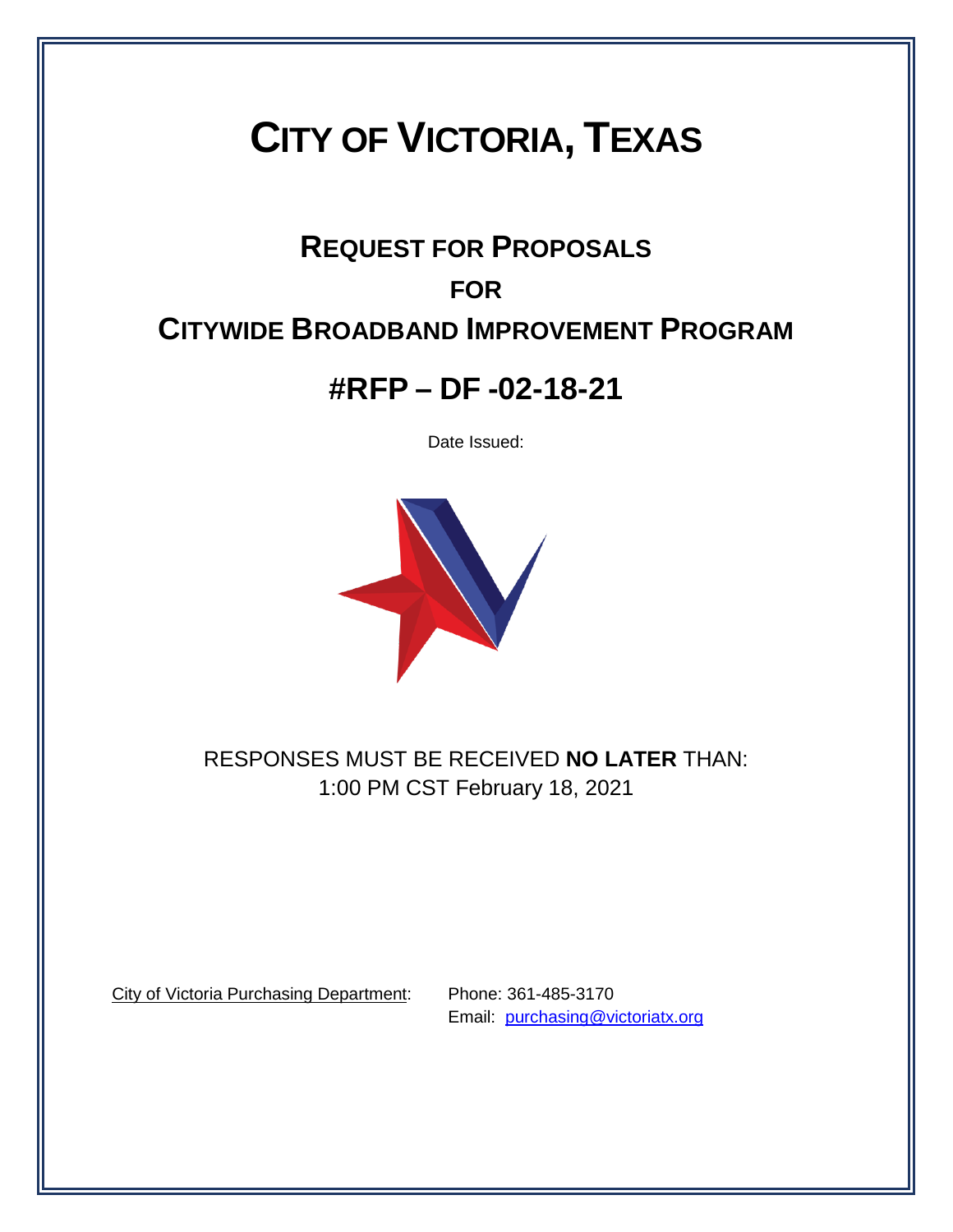# Contents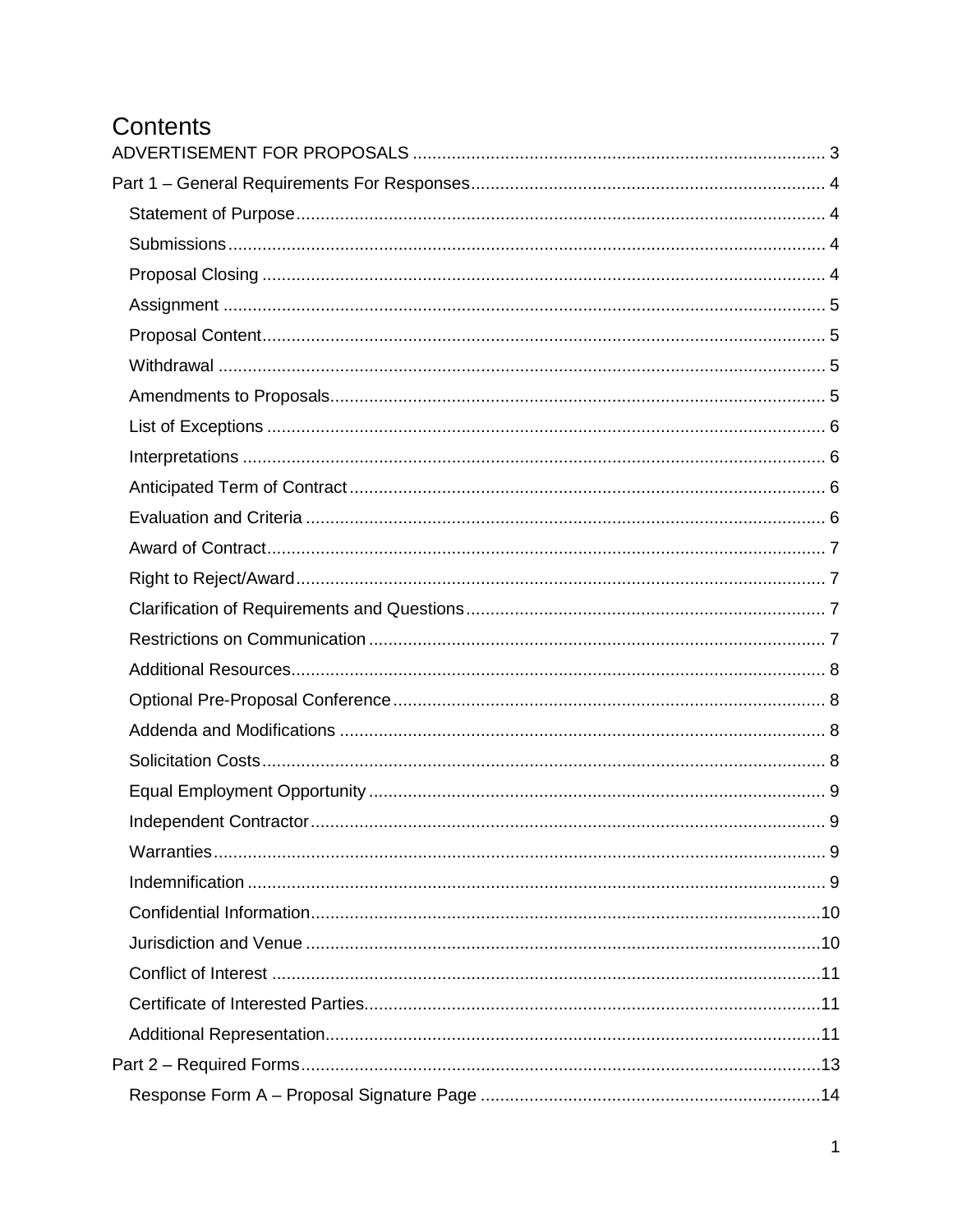| 1.1 |  |
|-----|--|
| 2.1 |  |
| 3.1 |  |
| 4.1 |  |
| 5.1 |  |
|     |  |
|     |  |
|     |  |
|     |  |
|     |  |
|     |  |
|     |  |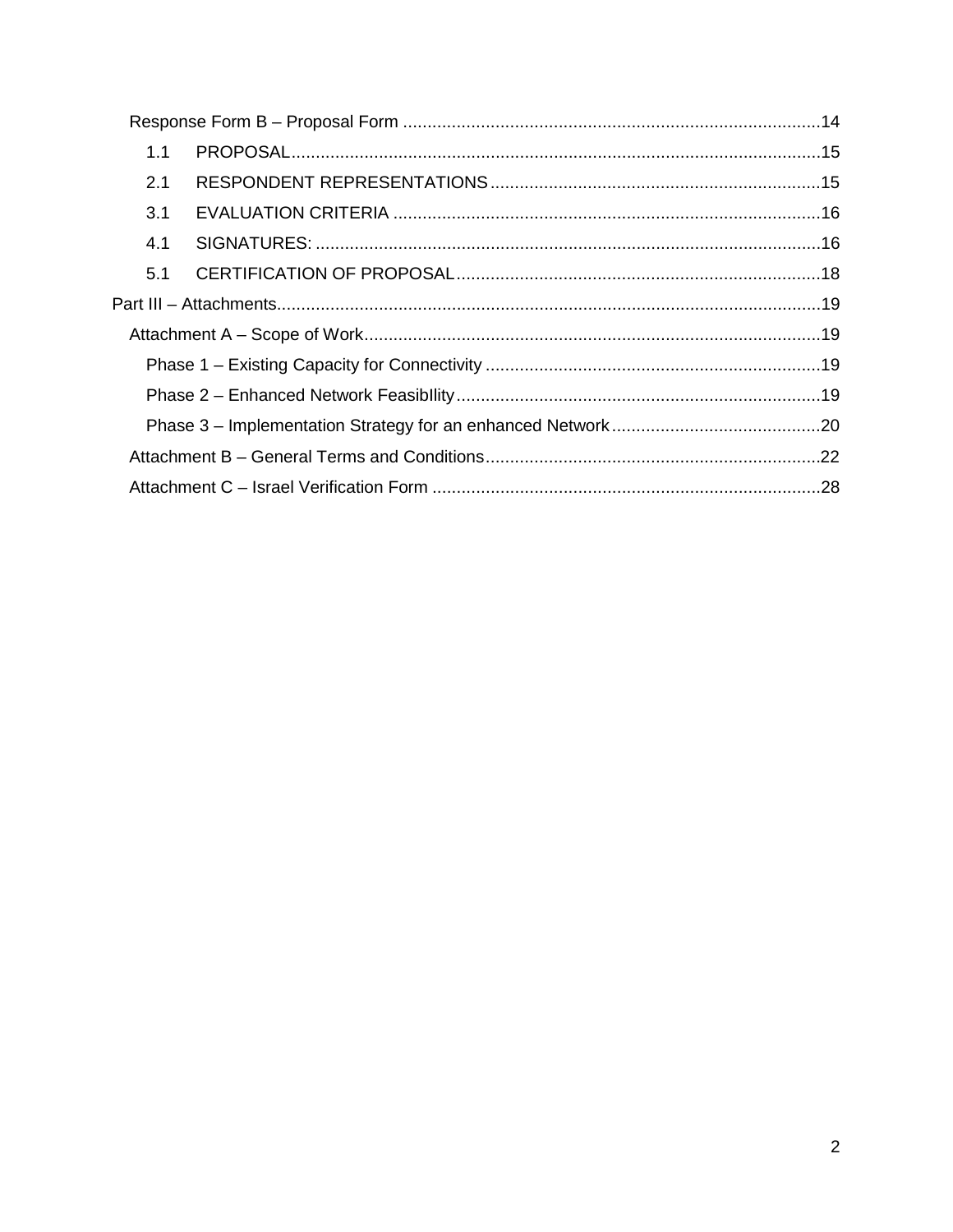# <span id="page-3-0"></span>**ADVERTISEMENT FOR PROPOSALS**

# **REQUEST FOR PROPOSALS # RFP-DF - 02-18-21**

The City of Victoria intends to purchase and invites you to submit a sealed response for:

#### **CITYWIDE BROADBAND IMPROVEMENT PROGRAM**

Sealed Responses addressed to the Purchasing Manager will be received until February 18, 2021, at 1:00 PM, at the City of Victoria - 700 Main Center Bldg. at 702 N. Main Street, Suite 205, Victoria, Texas 77901. All Responses must be in the City of Victoria's possession on or before the scheduled date and time (no late responses will be considered). **The City of Victoria's Purchasing Department is not open for weekend or holiday deliveries.**

Respondents reading the announcement in the newspaper are advised that the response documents are available at [https://www.bidnetdirect.com/texas/city-of-victoria.](https://www.bidnetdirect.com/texas/city-of-victoria)

The City of Victoria shall evaluate the responses based on all factors described herein.

The City of Victoria reserves the right to refuse and reject any or all responses, waive any or all formalities or technicalities, and accept the response or portions of the response determined to be the best value to the City of Victoria.

Following applicable local, state, and federal procurement regulations, the Contract will be awarded to the Respondent who provides the best value to the City of Victoria.

Proposals will be received by electronic submission at Bid Net Direct – Texas Purchasing Group [https://www.bidnetdirect.com/texas/city-of-victoria.](https://www.bidnetdirect.com/texas/city-of-victoria)

Philip J. McGuill Purchasing Manager City of Victoria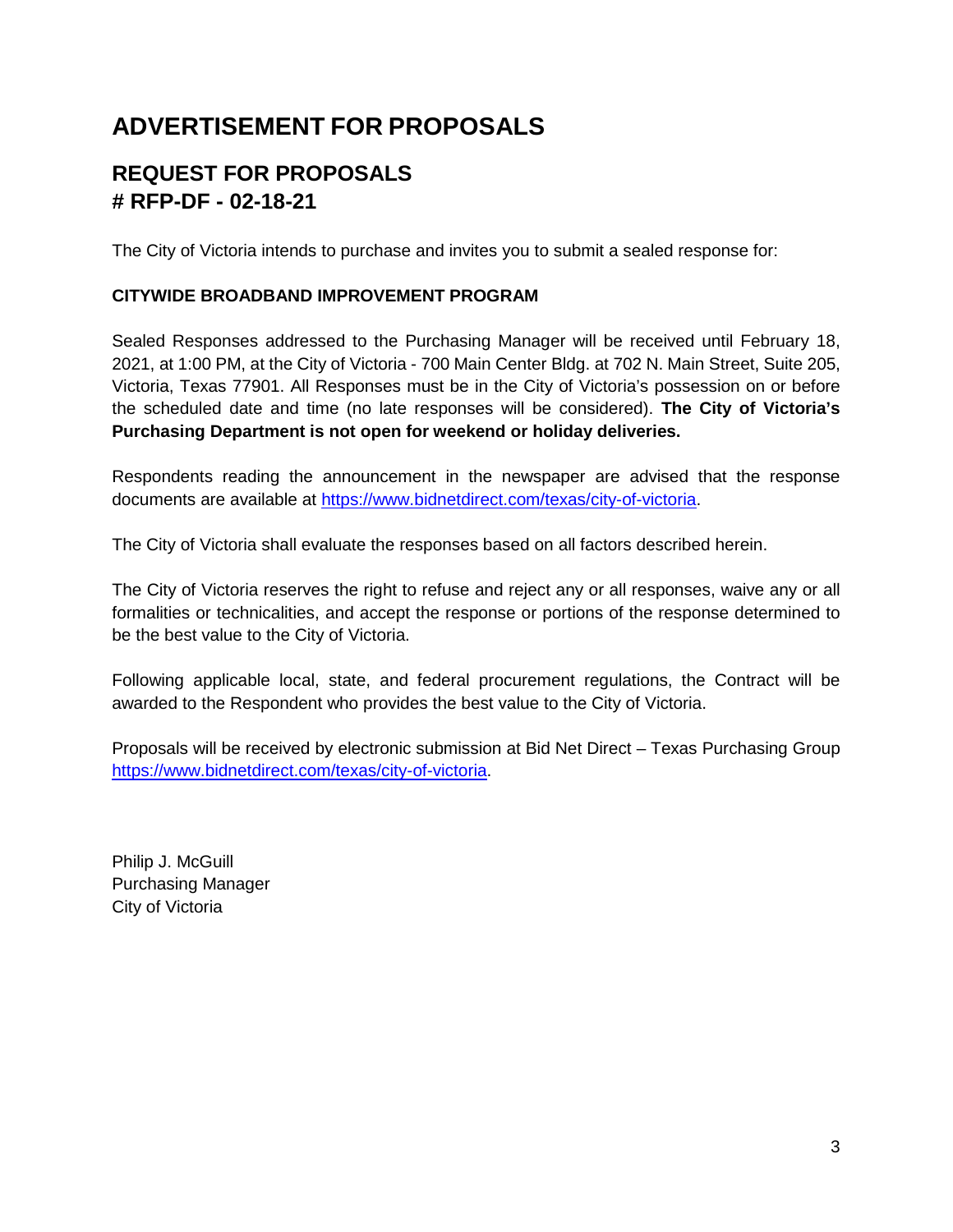# <span id="page-4-0"></span>**PART 1 – GENERAL REQUIREMENTS FOR RESPONSES**

# <span id="page-4-1"></span>**STATEMENT OF PURPOSE**

Consistent with applicable local, state, and federal procurement laws, the City of Victoria invites the submittal of responses to this Request for Proposals (RFP) from qualified firms interested in providing a proposal for improving access, reliability, affordability, and quality of broadband internet throughout the City.

# <span id="page-4-2"></span>**SUBMISSIONS**

Responses shall be submitted electronically through BidNet Direct., by uploading the Adobe PDF files of:

- Response Form A Proposal Signature Page,
- Response Form B Proposal Form,
- All other required forms,
- All items specified in the Proposal Content section of this RFP, and
- Any Specifications/Drawings that are required as part of the proposal.

Responses **WILL NOT** be accepted via oral communication, telephone, electronic mail, telegraphic transmission, or facsimile transmission.

Responses may be withdrawn before the scheduled time set for closing. Alterations made before response closing must be initiated by respondents guaranteeing authenticity. Submittal of a response constitutes an offer by the Respondent. Once submitted, the response becomes the property of the City of Victoria and as such the City of Victoria reserves the right to use any ideas contained in any response regardless of whether that respondent/firm is selected.

Submission of a proposal in response to this solicitation, by any Respondent, shall indicate that the respondent(s) has accepted the conditions contained in the RFP, unless clearly and specifically noted in the response submitted and confirmed in the Contract between the City of Victoria and the successful Respondent. Responses that do not comply with these requirements may be rejected at the option of the City of Victoria.

Responses must be filed with the City of Victoria before the deadline day and hour. No late response will be accepted. They will be returned to Respondent unopened (if properly identified). Failure to meet response requirements may be grounds for disqualifying a proposal.

# <span id="page-4-3"></span>**PROPOSAL CLOSING**

The City of Victoria will be accepting sealed Proposals until **1:00 PM**, central standard time, on **February 18, 2021**. Any Proposal received after proposal closing time will be returned unopened. Receipt of response does not bind the City of Victoria to any contract for said services, nor does it give any guarantee that a contract for the Project will be awarded.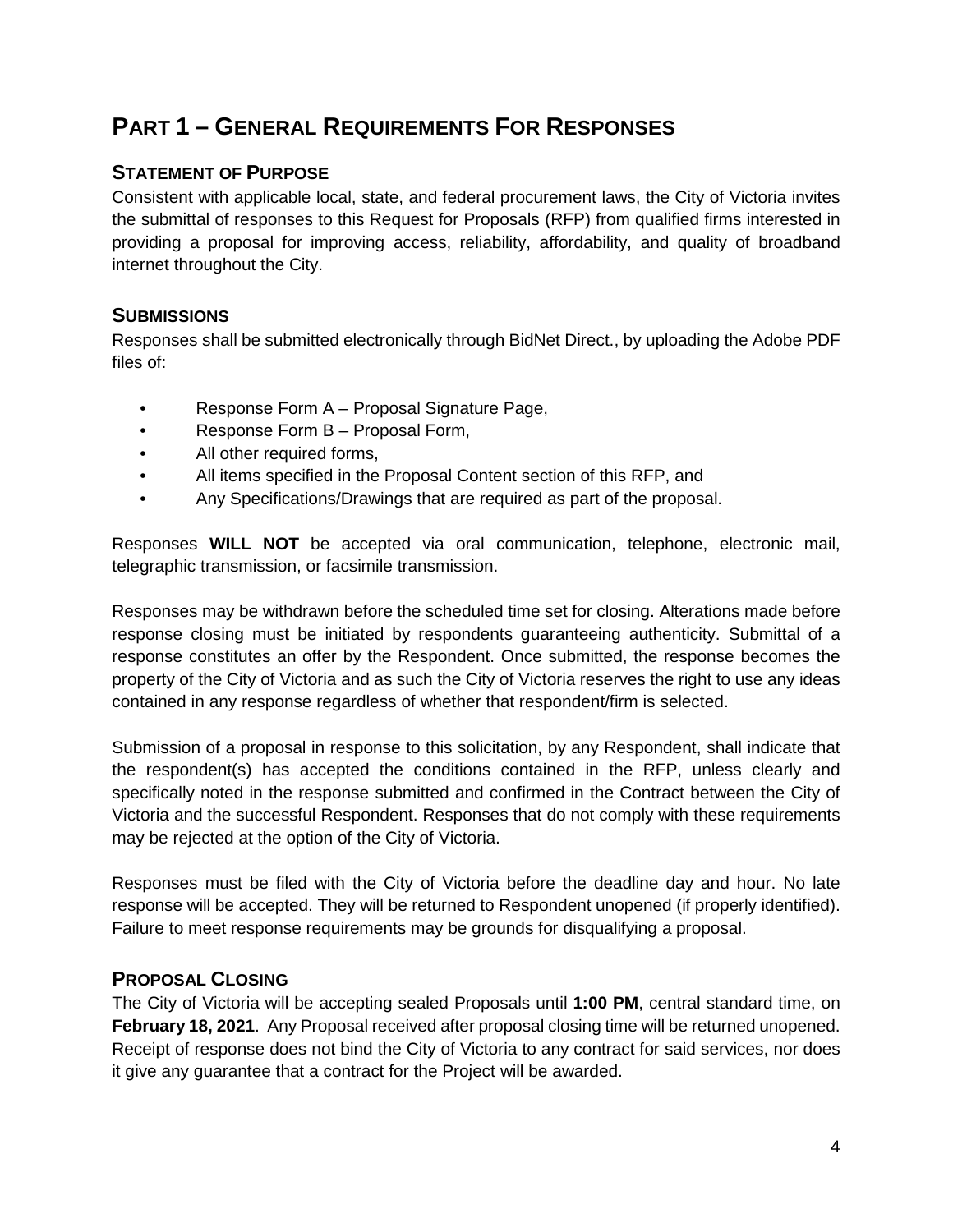# <span id="page-5-0"></span>**ASSIGNMENT**

The good/service(s) to be provided under the RFP shall meet all specifications and/or requirements as shown in this solicitation.

### <span id="page-5-1"></span>**PROPOSAL CONTENT**

Proposals should be prepared simply and economically, providing a straightforward, concise description of capabilities to satisfy the requirements of the Request for Proposals.

The Respondent's proposal should include all of the information that the Respondent considers pertinent to its qualifications for the project and which respond to the Scope of Work contained herein.

The proposal should, at a minimum, include

- The Respondent's headquarters, nearest offices, applicable phone, facsimile numbers, email addresses of designated points of contact, and any other pertinent information relative to the size and organizational structure of the Respondent's company.
- A brief narrative of the Respondent's history as an organization, including any previous names and/or acquisitions
- A written narrative describing the Respondent's intention to provide services in response to the requirements contained herein. It must be clear from the proposal that the Respondent has adequate personnel, knowledge, and capabilities to satisfy the stated needs. The narrative should clearly identify any proposed services the Respondent believes could be productive for achieving the City's goals for this project. Further, the narrative should also include any proposed funding strategies for the implementation of the proposed solution(s).
- The Respondent's availability for the commencement of work for this project and a detailed timeline for the implementation of proposed solutions.
- The itemized costs for any products, solutions, equipment, installations, or other anticipated expenses, where possible.
- Three (3) references including a point of contact, position within the organization, the organization name, phone number, email address, and a description of the project or service performed for the organization. Preference will be given to local government organizations, but other entities may be submitted as references as appropriate.

# <span id="page-5-2"></span>**WITHDRAWAL**

Responses may be withdrawn before the due date for submission. Written notice of withdrawal shall be provided to the Purchasing Manager for proposals submitted in hard copy. No response may be withdrawn after opening time without reasonable exception in writing and only after approval by the City of Victoria.

# <span id="page-5-3"></span>**AMENDMENTS TO PROPOSALS**

Responses **will not** be altered or amended after the opening deadline. Alterations made before closing time must be initialed by Respondent guaranteeing authenticity.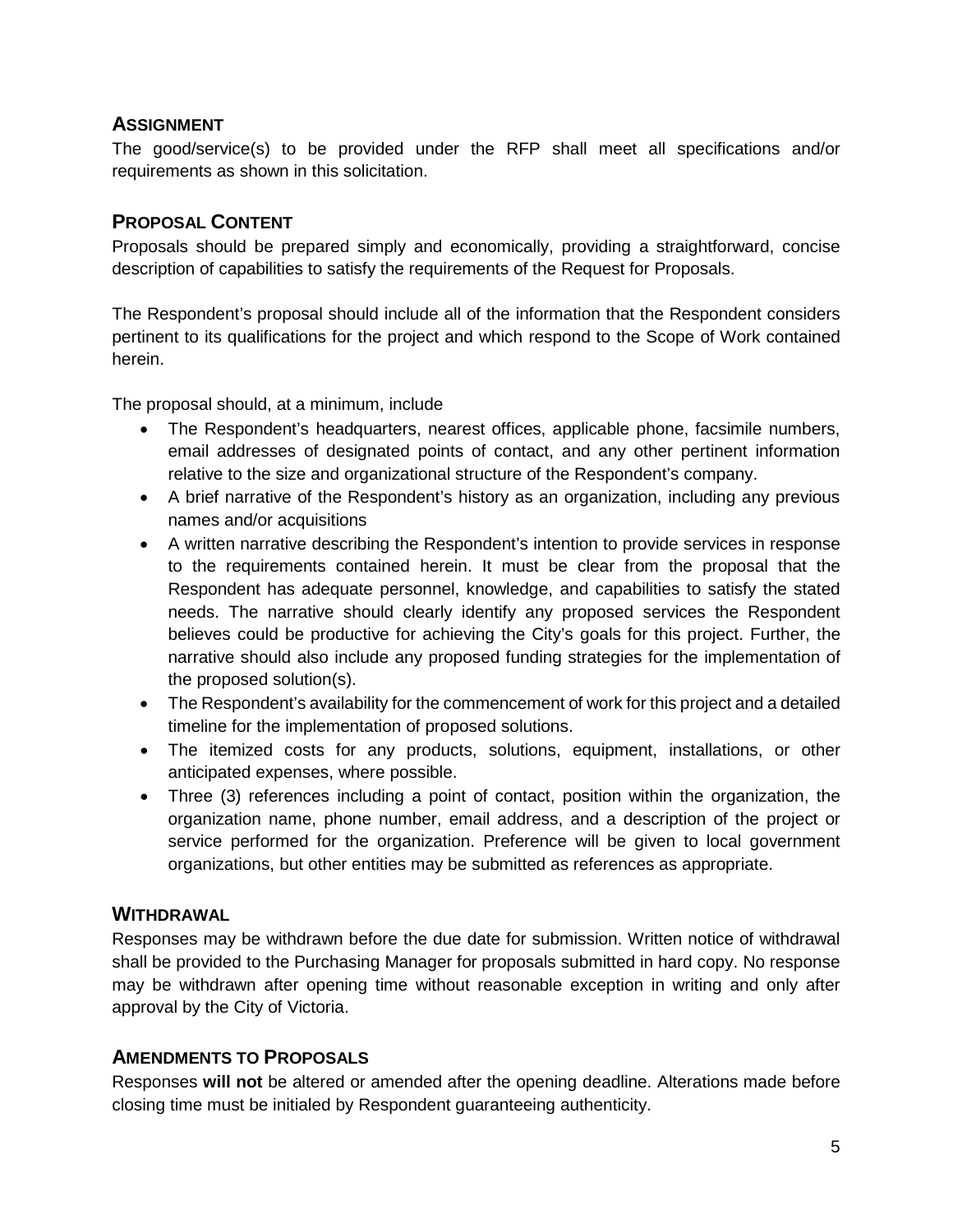No substitutions or cancellations are permitted without approval of the City of Victoria.

#### <span id="page-6-0"></span>**LIST OF EXCEPTIONS**

The Respondent shall attach to the response a list of any exceptions to the specifications/requirements, on a point-by-point basis.

#### <span id="page-6-1"></span>**INTERPRETATIONS**

Any questions concerning the requirements or scope of work with regards to this solicitation for responses shall be directed to the designated individuals as outlined herein. Such interpretations, which may affect the eventual outcome of this solicitation for responses, shall be furnished in writing to all prospective Respondents via Addendum. No interpretation shall be considered binding unless provided in writing by the City of Victoria under the paragraph titled "Addenda and Modifications."

#### <span id="page-6-2"></span>**ANTICIPATED TERM OF CONTRACT**

The anticipated term for the proposed contract is for the duration of the project unless otherwise stated.

#### <span id="page-6-3"></span>**EVALUATION AND CRITERIA**

The Respondent selected will be the Respondent whose qualifications and proposal, as presented in the response to the RFP, represent the best value to the City of Victoria.

Submissions may be evaluated by the City of Victoria City Council and/or Staff with input from the members of the Victoria Broadband Commission. The criteria for evaluation and selection of the successful Respondent(s) for this award will be based on factors listed herein.

Following the initial review and screening of all proposals, one or more Respondents may be invited to participate in an oral interview or presentation of their proposal. These interviews or presentations provide an opportunity for the Victoria Broadband Commission and/or the City Council to ask additional questions and the Respondent to clarify the proposal to ensure material understanding. Thereafter, staff and the Victoria Broadband Commission will make a recommendation regarding an award of Contract to the City Council who will make the final decision. However, the City reserves the right to recommend award of a Contract without conducting interviews. The City Council may consider the information offered in these presentations along with the formal evaluations presented by City Staff before the actual award of an agreement.

In determining whether and to whom to award a contract, the City of Victoria will base its selection on a point system to evaluate the responses and will consider the following:

| <b>SELECTION CRITERIA</b> | <b>WEIGHTED VALUE</b> |
|---------------------------|-----------------------|
| Previous Experience       | 35%                   |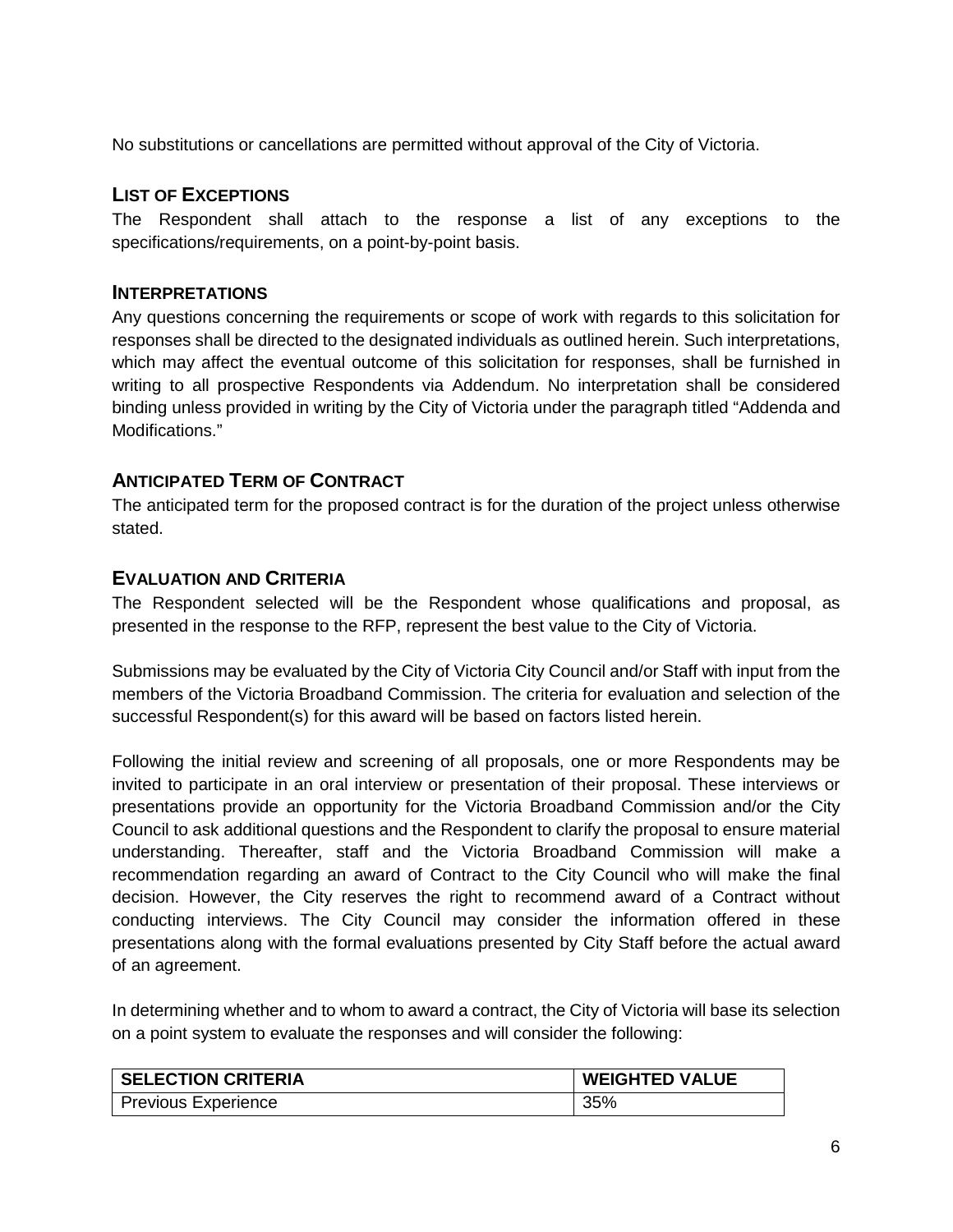| Comprehensiveness of Proposed Project      | <b>20%</b> |
|--------------------------------------------|------------|
| Reputation, Stability, and References      | 15%        |
| Process of Planning and Project Management | 15%        |
| Discussion of Potential Project Cost       | 15%        |
|                                            |            |
| Total                                      | 100%       |

Respondents shall include with the proposal all information and qualifications to allow the City of Victoria's selection committee to evaluate the proposal in accordance with this section and the evaluation criteria listed here. The City of Victoria reserves the right to request additional postproposal information from any or all Respondents to assist in evaluating the proposal based on the selection criteria. The City reserves the right to reject any or all proposals. The City reserves the right to waive any or all irregularities in proposals.

# <span id="page-7-0"></span>**AWARD OF CONTRACT**

The successful Respondent shall enter into an Agreement with the City of Victoria including the attached General Terms and Conditions, subject to negotiations. The responses to this RFP may be shared with other entities seeking a similar project. Redacted or confidential information will only be shared with the express written permission of the Respondent.

#### <span id="page-7-1"></span>**RIGHT TO REJECT/AWARD**

The City of Victoria reserves the right to reject any or all responses, to waive any or all formalities or technicalities, and to make such awards of a contract to the Respondent of best value.

The City may, by written notice to the Respondent, reject any solicitation after it is determined by the City of Victoria that gratuities, in the form of entertainment, gifts, or otherwise, were offered or given by the Respondent, or any agent or representative of the Respondent, to an officer, employee, or member of the governing body to secure a contract or to secure favorable treatment with respect to the award or amendment of the RFP.

#### <span id="page-7-2"></span>**CLARIFICATION OF REQUIREMENTS AND QUESTIONS**

All requests for additional information or clarification concerning this response must be submitted in writing using the eProcurement site at<https://www.bidnetdirect.com/texas/city-of-victoria>or can be emailed to Darrek Ferrell on or before **1:00 PM CST, January 8, 2021**. Questions received after the stated deadline will not be answered. Questions submitted and the City of Victoria's responses will be posted with this solicitation as addenda.

#### <span id="page-7-3"></span>**RESTRICTIONS ON COMMUNICATION**

Respondent(s) are prohibited from communicating with: 1) the City of Victoria City Council Members and City staff regarding the RFP or proposals from the time the RFP has been released until the contract is posted as a City Council agenda item, and 2) City of Victoria employees from the time the RFP has been released until the contract is awarded. These restrictions extend to "thank you" letters, phone calls, emails, and any contact that results in the direct or indirect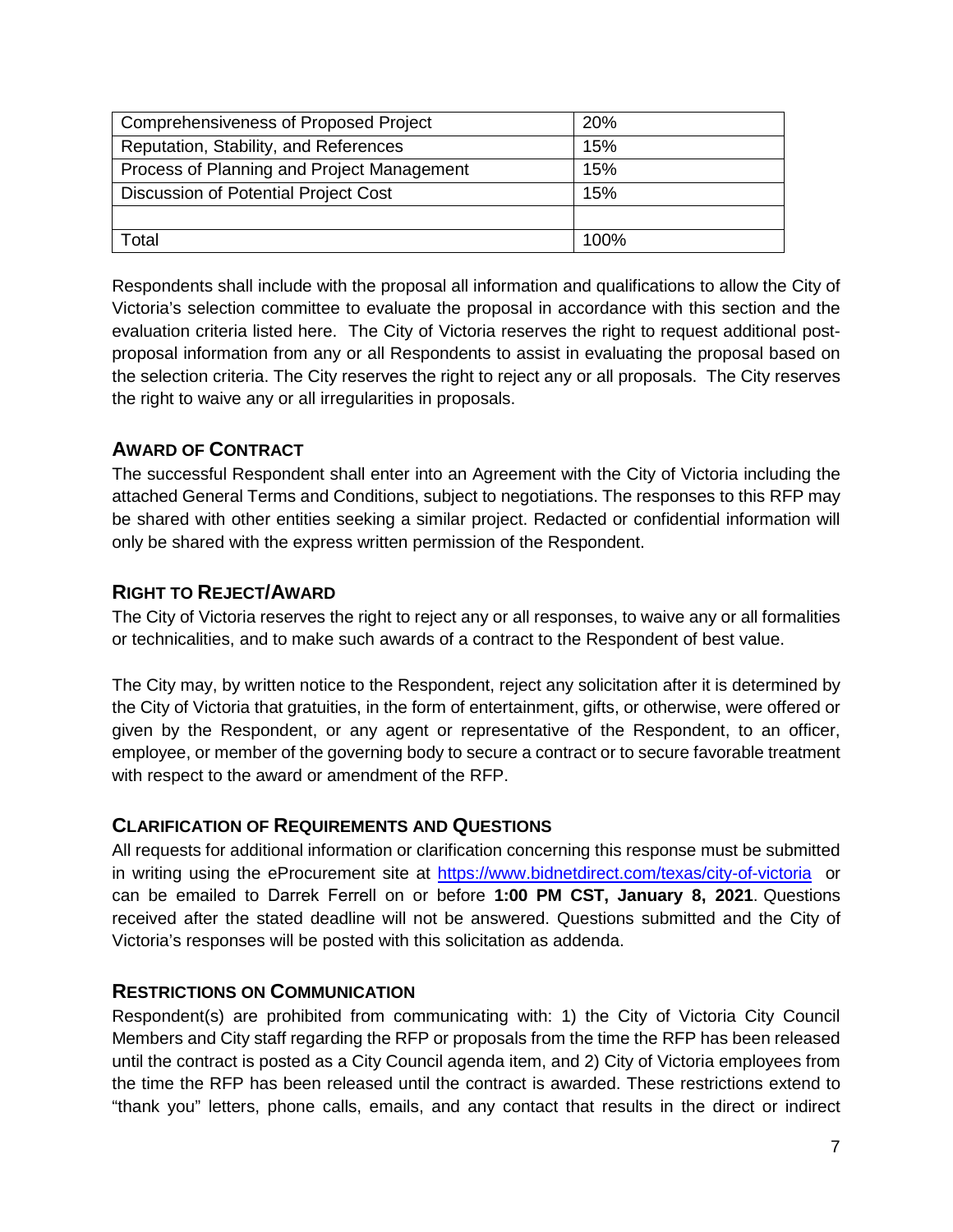discussion of the RFP or proposal submitted by Respondent. Violation of this provision by Respondent or its agent may lead to disqualification of Respondent's proposal from consideration. Respondents are not restricted from engaging Connected Nation or any other contracted partner of the City in this effort. Any associated costs resulting from engaging a contracted partner of the City in relation to this proposal will be at the cost of the Respondent.

### <span id="page-8-0"></span>**ADDITIONAL RESOURCES**

The City of Victoria has worked in conjunction with Connected Nation to prepare a website with additional information relevant to this project. That information can be found online at [www.victoriatx.gov/broadband.](http://www.victoriatx.gov/broadband)

# <span id="page-8-1"></span>**OPTIONAL PRE-PROPOSAL CONFERENCE**

Respondents are encouraged to participate in an optional pre-proposal conference via Zoom on February 3, 2021 at 10:00 AM. To join that meeting, visit

[https://victoriatx.zoom.us/j/97754472643?pwd=T2Y5SVZTYVZnVjdhN3I0bE83ZTRHZz09.](https://victoriatx.zoom.us/j/97754472643?pwd=T2Y5SVZTYVZnVjdhN3I0bE83ZTRHZz09) Enter 977 5447 2643 into the meeting ID and 073456 for the passcode.

# <span id="page-8-2"></span>**ADDENDA AND MODIFICATIONS**

Any changes, additions, or clarifications to the RFP are made by amendments (addenda) and will be posted on the Public Purchase website. Any respondent in doubt as to the true meaning of any part of the RFP or other documents may request an interpretation from the Staff Contact Person. At the request of the Respondent, or in the event the Staff Contact Person deems the interpretation to be substantive, the interpretation will be made by a written addendum issued by the Purchasing Manager. Such an addendum will be attached to the original RFP in the Public Purchase file and will become part of the RFP package having the same binding effect as provisions of the original RFP. It shall be the Respondent(s) responsibility to ensure that they have received all Addenda concerning this project. Furthermore, Respondents are advised that they must recognize, comply with, and attach a signed copy of each Addendum which shall be made part of their submittal. Respondent(s) signature on Addenda shall be interpreted as the respondent's recognition and compliance to official changes as outlined by the City of Victoria and as such are made part of the original RFP documents. Failure of any Respondent to receive any such addendum or interpretation shall not relieve such Respondent from its terms and requirements. Addendums are available online at [https://www.bidnetdirect.com/texas/city-of](https://www.bidnetdirect.com/texas/city-of-victoria)[victoria.](https://www.bidnetdirect.com/texas/city-of-victoria) No verbal explanations or interpretations will be binding. The City of Victoria does not assume responsibility for the receipt of any addendum sent to Respondents.

# <span id="page-8-3"></span>**SOLICITATION COSTS**

Issuance of this RFP does not commit the City of Victoria, in any way, to pay any costs incurred in the preparation and submission of a response. All costs related to the preparation and submission of this RFP shall be borne by the Respondent.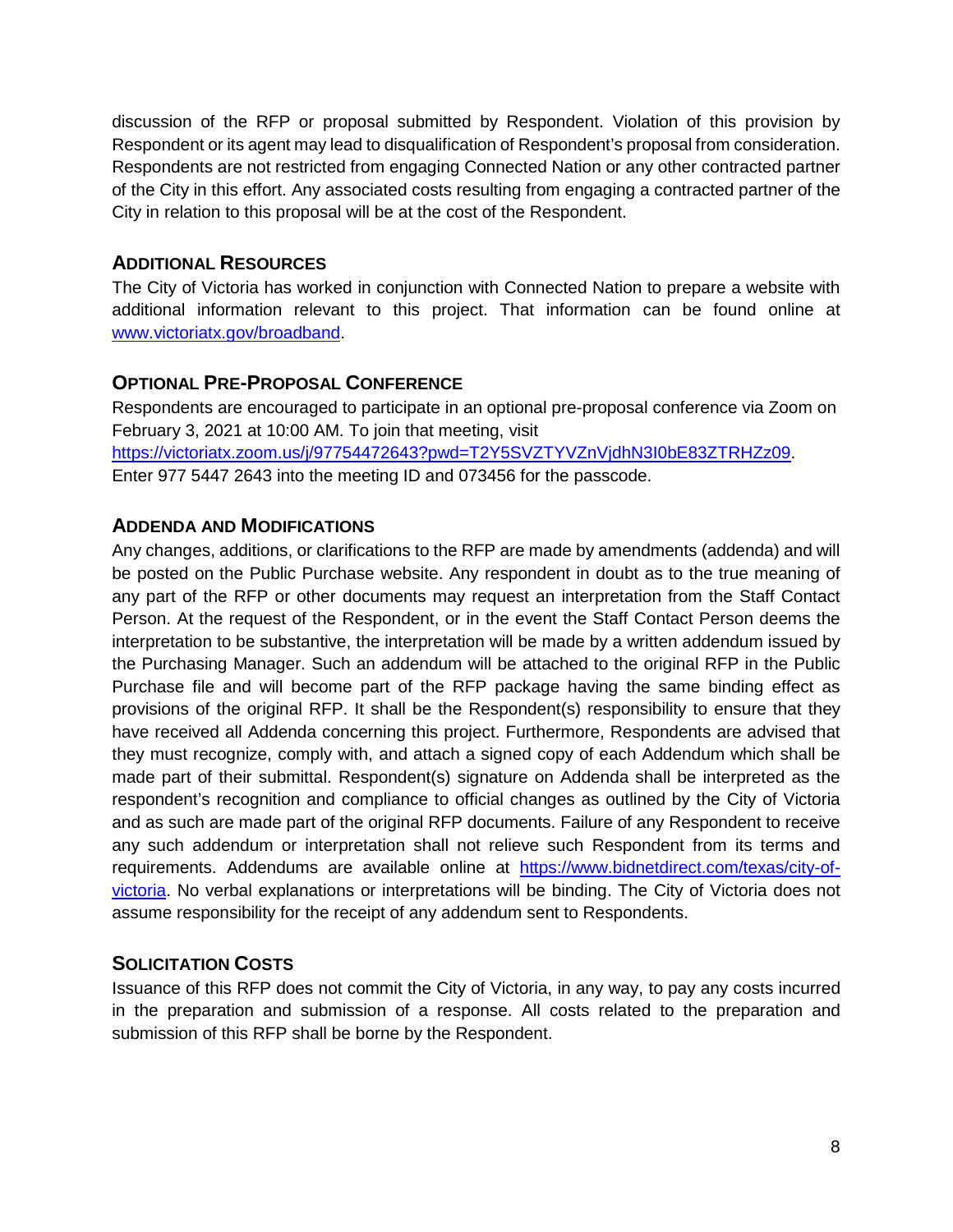#### <span id="page-9-0"></span>**EQUAL EMPLOYMENT OPPORTUNITY**

Respondent agrees that it will not discriminate in hiring, promotion, treatment, or other terms and conditions of employment based on race, sex, national origin, age, disability, or in any way violate Title VII of 1964 Civil Rights Act and amendments, except as permitted by said laws.

#### <span id="page-9-1"></span>**INDEPENDENT CONTRACTOR**

It is expressly understood and agreed by both parties hereto that the City of Victoria is contracting with the successful Respondent as an independent contractor. The parties hereto understand and agree that the City of Victoria shall not be liable for any claims which may be asserted by any third party occurring in connection with the services to be performed by the successful Respondent under this contract and that the successful Respondent has no authority to bind the City of Victoria.

Neither the Respondent nor his/her employees engaged in fulfilling the terms and conditions of any awarded contract shall be employees of the City of Victoria. The method and manner of performance of such undertakings shall be under the exclusive control of the Respondent on contract. The City of Victoria shall have the right of inspection of said undertakings at any time.

#### <span id="page-9-2"></span>**WARRANTIES**

Respondents shall furnish all data pertinent to warranties or guarantees which may apply to items in the response.

The Respondent shall warrant that any equipment furnished, or work performed shall be free from defects in design, materials, workmanship, and will give successful service under the specified operating conditions. Furthermore, the Respondent agrees, upon notice from the City of Victoria, to make good all defects in design, materials, or performance developing in the materials or equipment under its intended use for at least twelve (12) months from the date of installation and initial operation, or the manufacturer's warranty whichever is a greater length of time.

If the equipment must be returned to the factory under warranty, the Respondent shall be responsible for delivery charges both to and from the factory.

#### <span id="page-9-3"></span>**INDEMNIFICATION**

**TO THE FULLEST EXTENT PERMITTED BY LAW, THE RESPONDENT SHALL INDEMNIFY, DEFEND AND HOLD HARMLESS THE CITY OF VICTORIA AND EACH COUNCIL MEMBER, OFFICER, EMPLOYEE OR AGENT THEREOF (THE CITY OF VICTORIA AND ANY SUCH PERSON BEING HEREIN CALLED AN "INDEMNIFIED PARTY"), FOR, FROM AND AGAINST ANY AND ALL LOSSES, CLAIMS, DAMAGES, LIABILITIES, COSTS, AND EXPENSES (INCLUDING, BUT NOT LIMITED TO, REASONABLE ATTORNEYS' FEES AND COURT COSTS) TO WHICH ANY SUCH INDEMNIFIED PARTY MAY BECOME SUBJECT, UNDER ANY THEORY OF LIABILITY WHATSOEVER ("CLAIMS"), INSOFAR AS SUCH CLAIMS (OR ACTIONS IN RESPECT THEREOF) RELATE TO, ARISE OUT OF, OR ARE CAUSED BY THE GOODS OR SERVICES PROVIDED BY THE RESPONDENT, ITS OFFICERS, EMPLOYEES,**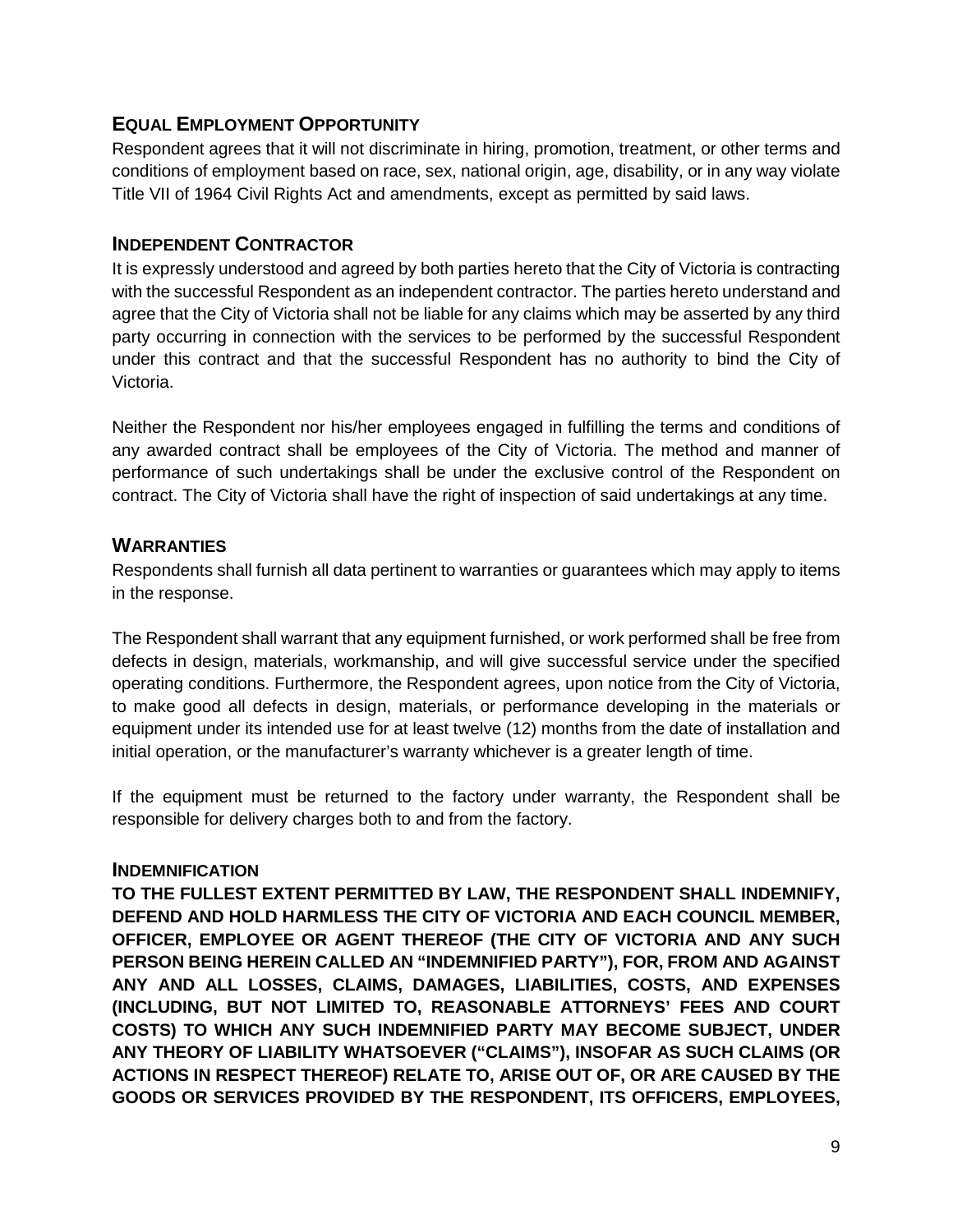# **AGENTS, OR ANY TIER OF SUBCONTRACTOR IN THE PERFORMANCE OF THIS AGREEMENT.**

#### <span id="page-10-0"></span>**CONFIDENTIAL INFORMATION**

Any information deemed to be confidential or proprietary by the respondent should be clearly annotated on the pages where confidential or proprietary information is contained. The City of Victoria cannot guarantee that it will not be required to disclose all or part of any public record under the Texas Public Information Act, since information deemed to be confidential or proprietary by the responder may not be confidential or proprietary under Texas Law, or pursuant to a Court order.

If the Respondent has requested in writing the nondisclosure of trade secrets and other proprietary data so identified, the City Manager or his designee shall examine the request in the submission to determine its validity. If the information so identified is determined to meet the exceptions of the Public Information Act, the City of Victoria will make all reasonable efforts to withhold such material from public disclosure, including forwarding the information to the Attorney General for decisions related to any written requests for information. The decision about whether the information is protected by an exemption of the Public Information Act will be final.

Information contained in proposals not awarded a contract is not open to public inspection until award and will not be revealed to other Respondents until after award of the contract.

According to SB 943, the City of Victoria must disclose certain contracting information and the law presumes that most contracting information is public. Certain types of contracting information must generally be released under the Public Information Act: overall price; price and description of items or services to be delivered; delivery and service deadlines; remedies for breach of contract; the identity of the parties to the Contract; execution and effective dates; and information connected to a vendor or contractor's performance on the contract.

Additionally, information regarding performance under the Contract, including breaches of the Contract, Contract variances, amendments, liquidated damages, and other penalties for nonperformance, must generally be released under the Public Information Act.

Should the successful Respondent be awarded a contract and become the holder of, and have access to, confidential information, (in the process of fulfilling its responsibilities in connection with the contract), the successful Respondent agrees that it shall keep such information confidential and will comply fully with the laws and regulations of the State of Texas, ordinances, and regulations of the City of Victoria, and any applicable federal laws and regulations relating to confidentiality.

#### <span id="page-10-1"></span>**JURISDICTION AND VENUE**

Contract(s) executed as part of this solicitation shall be subject to and governed under the laws of the State of Texas. Any or all obligations and payments are due and performable and payable in Victoria County, Texas.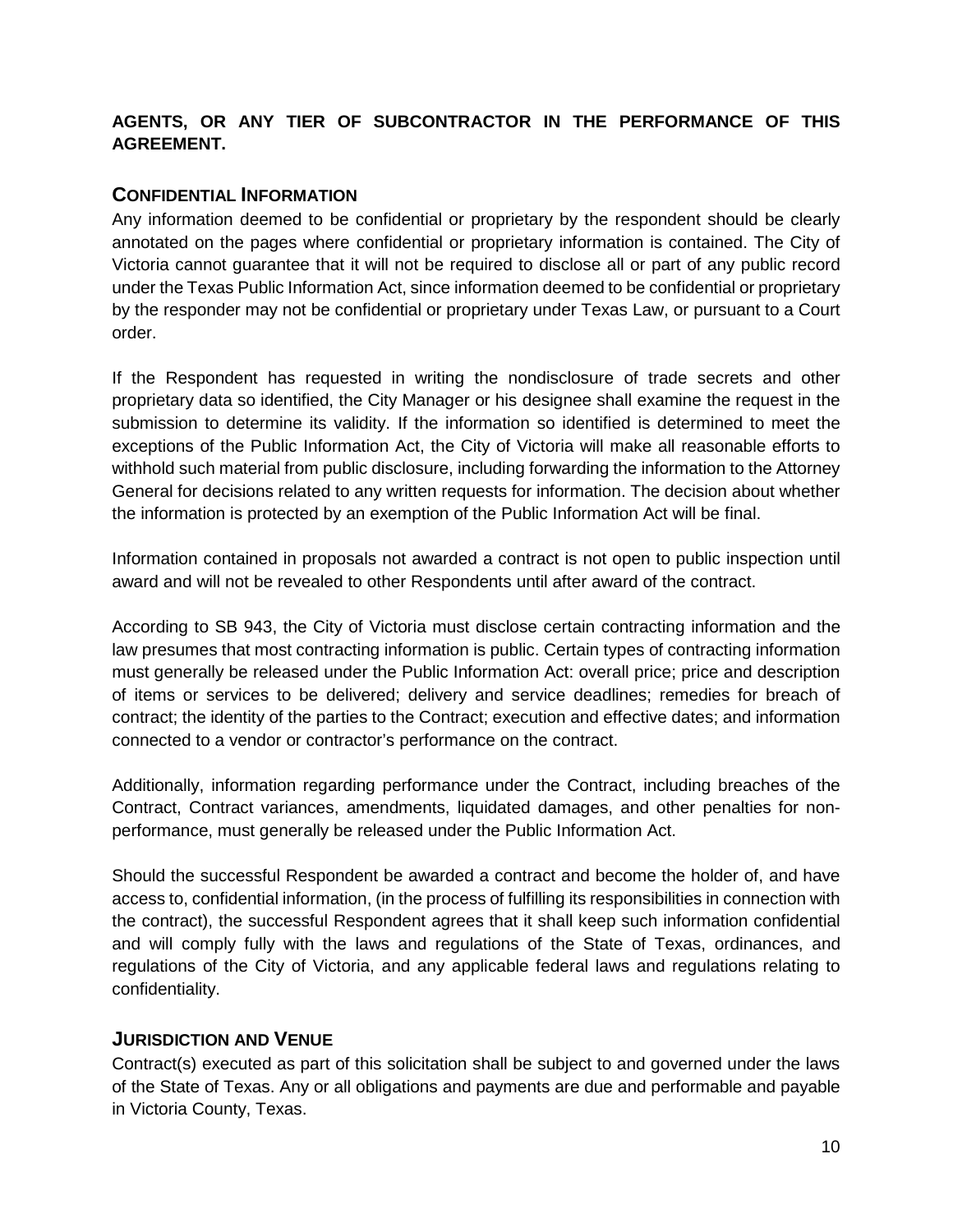The parties agree that the exclusive venue for purposes of any or all lawsuits, cause of action, arbitration, or any other dispute(s) shall be in Victoria County, Texas.

# <span id="page-11-0"></span>**CONFLICT OF INTEREST**

Chapter 176 of the Texas Local Government Code requires that any vendor or person considering doing business with a local government entity must disclose in the Questionnaire Form CIQ, the vendor or person's affiliation or business relationship that might cause a conflict of interest with a local government entity. This questionnaire must be filed, by law, with the City of Victoria no later than the 7th business day after the date the person becomes aware of facts that require the statement be filed. See Section 176.006, Local Government Code. A person commits an offense if the person violates Section 176.006, Local Government Code. An offense under this section is a misdemeanor. For more information or to obtain the Questionnaire CIQ go to the Texas Ethics Commission web page at [www.ethics.state.tx.us/forms/CIQ.pdf.](http://www.ethics.state.tx.us/forms/CIQ.pdf)

IF YOU HAVE ANY QUESTIONS ABOUT COMPLIANCE, PLEASE CONSULT YOUR LEGAL COUNSEL. COMPLIANCE IS THE INDIVIDUAL RESPONSIBILITY OF EACH PERSON OR AGENT OF A PERSON WHO IS SUBJECT TO THE FILING REQUIREMENT. AN OFFENSE UNDER CHAPTER 176 IS A MISDEMEANOR.

#### <span id="page-11-1"></span>**CERTIFICATE OF INTERESTED PARTIES**

Pursuant to Section 2252.908, Texas Government Code, as amended and formal rules released by the Texas Ethics Commission (TEC), all contracts with private business entities requiring approval by the City of Victoria City Council, will require the on-line completion of Form 1295 "Certificate of Interested Parties." Form 1295 is also required for all contract amendments, extensions, or renewals. Contractors are required to complete and file electronically with the Texas Ethics Commission using the online filing application.

Please visit the State of Texas Ethics Commission website, [https://www.ethics.state.tx.us/whatsnew/elf\\_info\\_form1295.htm](https://www.ethics.state.tx.us/whatsnew/elf_info_form1295.htm) and <https://www.ethics.state.tx.us/tec/1295-Info.htm>for more information.

IF YOU HAVE ANY QUESTIONS ABOUT COMPLIANCE, PLEASE CONSULT YOUR LEGAL COUNSEL. COMPLIANCE IS THE INDIVIDUAL RESPONSIBILITY OF EACH PERSON OR AGENT OF A PERSON WHO IS SUBJECT TO THE FILING REQUIREMENT.

# <span id="page-11-2"></span>**ADDITIONAL REPRESENTATION**

A Respondent submitting a response to this RFP must submit a verified statement (Attachment C) that it does not boycott Israel and will not boycott Israel during the term of the Agreement as described in Chapter 2270 of the Texas Government Code as amended. Failure to comply with this requirement is grounds for disqualifications; however, the City of Victoria reserves the right to contact Respondent who fails to comply initially to correct the omission or to confirm the Respondent's policy.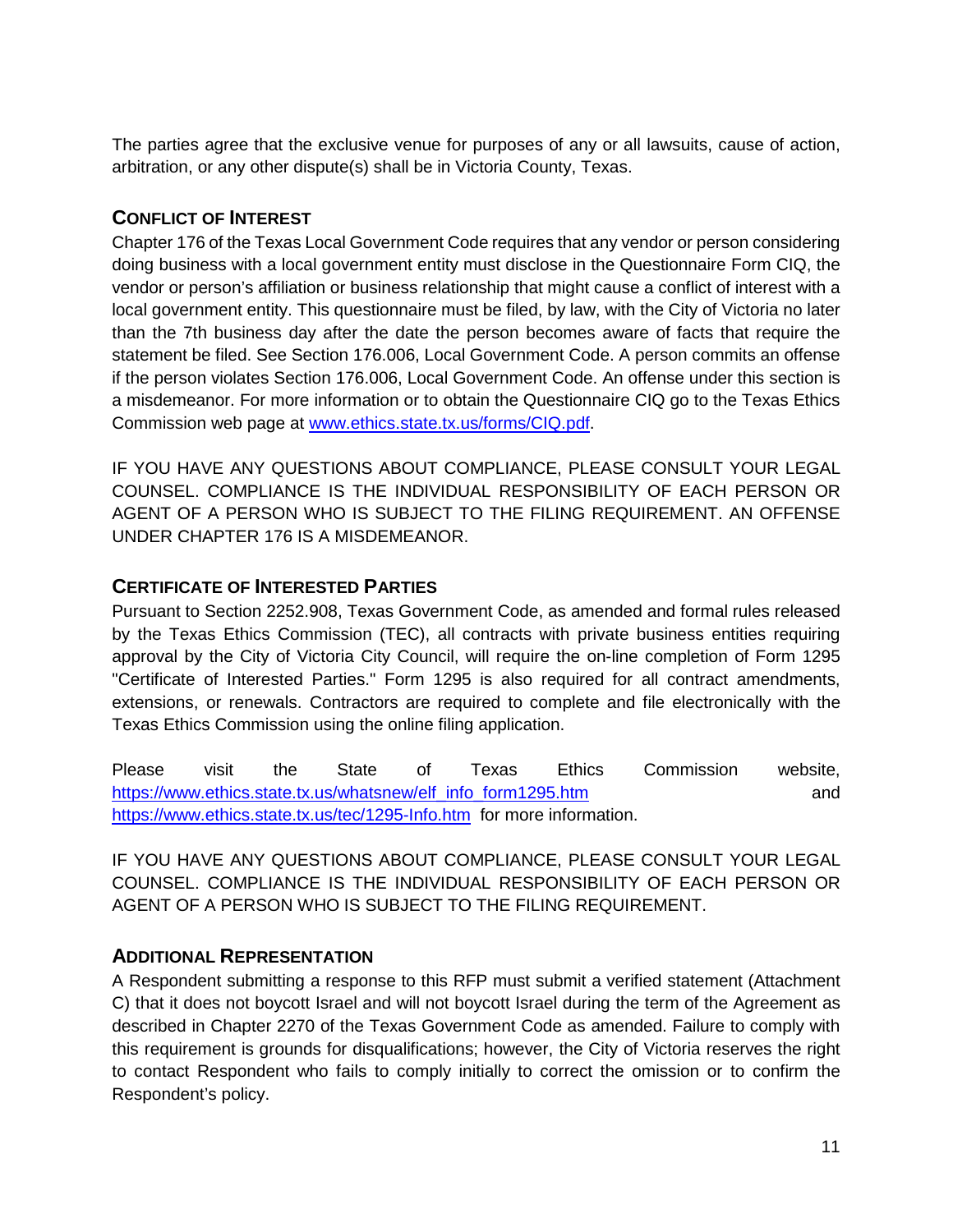# <span id="page-12-0"></span>**PART 2 – REQUIRED FORMS**

#### *Please Note:*

- These forms must be completed and returned with your response.
- Responses received after the above closing date and time will not be accepted.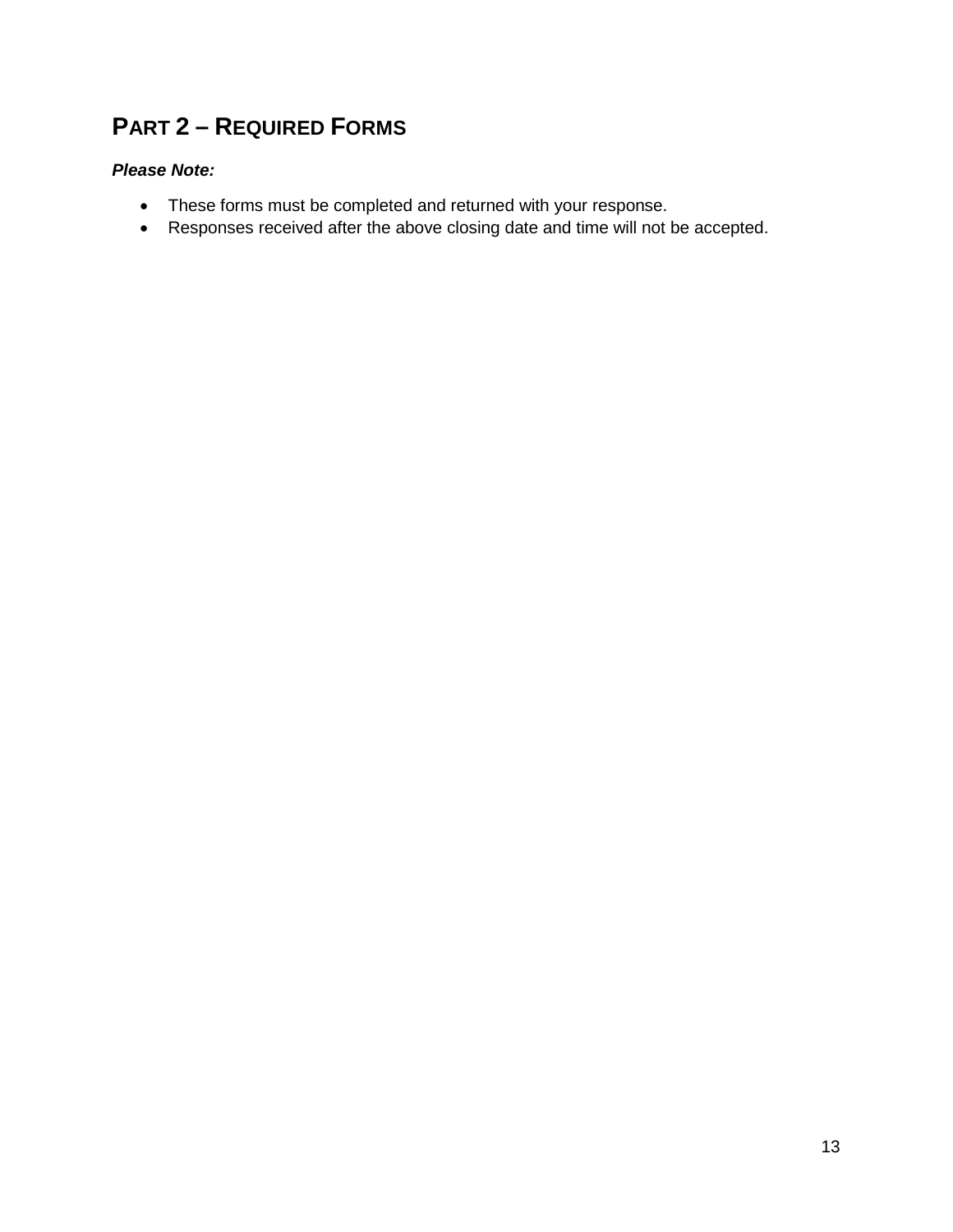# <span id="page-13-0"></span>**RESPONSE FORM A – PROPOSAL SIGNATURE PAGE**

| <b>SUBMIT TO:</b><br>THE CITY OF VICTORIA<br><b>Purchasing Manager</b><br>Victoria, TX 77901                                                                                                                                                                                                                                                                                                                                                                                                                                                                                                                                                                                                                                                                                                                                                                                                                                                                                                                                                                                                                 |  | 702 N. Main St., Suite 132            |  |                                                       |                                                                                                       | <b>REQUEST FOR PROPOSAL (RFP)</b>                                         |
|--------------------------------------------------------------------------------------------------------------------------------------------------------------------------------------------------------------------------------------------------------------------------------------------------------------------------------------------------------------------------------------------------------------------------------------------------------------------------------------------------------------------------------------------------------------------------------------------------------------------------------------------------------------------------------------------------------------------------------------------------------------------------------------------------------------------------------------------------------------------------------------------------------------------------------------------------------------------------------------------------------------------------------------------------------------------------------------------------------------|--|---------------------------------------|--|-------------------------------------------------------|-------------------------------------------------------------------------------------------------------|---------------------------------------------------------------------------|
| Title:                                                                                                                                                                                                                                                                                                                                                                                                                                                                                                                                                                                                                                                                                                                                                                                                                                                                                                                                                                                                                                                                                                       |  |                                       |  | CITYWIDE BROADBAND IMPROVEMENT PROGRAM                |                                                                                                       |                                                                           |
| Number:                                                                                                                                                                                                                                                                                                                                                                                                                                                                                                                                                                                                                                                                                                                                                                                                                                                                                                                                                                                                                                                                                                      |  | DF - 02-18-21                         |  | <b>Closing Date &amp; Time:</b>                       |                                                                                                       | February 18, 2021, at 1:00 PM                                             |
|                                                                                                                                                                                                                                                                                                                                                                                                                                                                                                                                                                                                                                                                                                                                                                                                                                                                                                                                                                                                                                                                                                              |  |                                       |  |                                                       |                                                                                                       |                                                                           |
| NAME OF PARTNERSHIP, CORPORATION OR INDIVIDUAL                                                                                                                                                                                                                                                                                                                                                                                                                                                                                                                                                                                                                                                                                                                                                                                                                                                                                                                                                                                                                                                               |  | <b>TAXPAYER IDENTIFICATION NUMBER</b> |  |                                                       |                                                                                                       |                                                                           |
| <b>MAILING ADDRESS</b>                                                                                                                                                                                                                                                                                                                                                                                                                                                                                                                                                                                                                                                                                                                                                                                                                                                                                                                                                                                                                                                                                       |  |                                       |  |                                                       | NO RESPONSE: If not submitting a response, state<br>the reason below and return one copy of this form |                                                                           |
| <b>CITY, STATE ZIP</b>                                                                                                                                                                                                                                                                                                                                                                                                                                                                                                                                                                                                                                                                                                                                                                                                                                                                                                                                                                                                                                                                                       |  |                                       |  |                                                       |                                                                                                       |                                                                           |
| <b>PHONE</b>                                                                                                                                                                                                                                                                                                                                                                                                                                                                                                                                                                                                                                                                                                                                                                                                                                                                                                                                                                                                                                                                                                 |  | <b>EMAIL</b>                          |  |                                                       |                                                                                                       |                                                                           |
| <b>FAX</b>                                                                                                                                                                                                                                                                                                                                                                                                                                                                                                                                                                                                                                                                                                                                                                                                                                                                                                                                                                                                                                                                                                   |  | <b>WEB ADDRESS</b>                    |  |                                                       |                                                                                                       |                                                                           |
|                                                                                                                                                                                                                                                                                                                                                                                                                                                                                                                                                                                                                                                                                                                                                                                                                                                                                                                                                                                                                                                                                                              |  |                                       |  | <b>RESPONSES ARE FIRM FOR ACCEPTANCE FOR 120 DAYS</b> | <b>DATE OF SUBMISSION:</b>                                                                            |                                                                           |
| $\Box$ YES<br>$\Box$ NO<br><b>OTHER</b>                                                                                                                                                                                                                                                                                                                                                                                                                                                                                                                                                                                                                                                                                                                                                                                                                                                                                                                                                                                                                                                                      |  |                                       |  |                                                       |                                                                                                       |                                                                           |
| I certify that this response is made without prior understanding, agreement, or connection with any corporation,<br>firm, or person submitting a response for the same materials, supplies, or equipment and is in all respects fair and<br>without collusion or fraud. I agree to all conditions of this response and certify that I am authorized to sign this<br>response for the Respondent. In submitting a response to the City of Victoria, the Respondent offers and agrees<br>that if the response is accepted, the Respondent will convey, sell, assign or transfer to the City of Victoria all rights,<br>titles, and interest in and to all causes to action it may now or hereafter acquire under the Anti-trust laws of the<br>United States and the State of Texas for price-fixing relating to the particular commodities or services purchased<br>or acquired by the City of Victoria. At the City of Victoria's discretion, such assignment shall be made and become<br>effective at the time the City of Victoria tenders final payment to the Respondent.<br><b>AUTHORIZED SIGNATURE</b> |  |                                       |  |                                                       |                                                                                                       |                                                                           |
|                                                                                                                                                                                                                                                                                                                                                                                                                                                                                                                                                                                                                                                                                                                                                                                                                                                                                                                                                                                                                                                                                                              |  |                                       |  | <b>DATE</b>                                           | <b>PRINTED NAME/TITLE</b>                                                                             |                                                                           |
| Please initial by all that apply. I acknowledge receipt of the following addendum.                                                                                                                                                                                                                                                                                                                                                                                                                                                                                                                                                                                                                                                                                                                                                                                                                                                                                                                                                                                                                           |  |                                       |  |                                                       |                                                                                                       |                                                                           |
|                                                                                                                                                                                                                                                                                                                                                                                                                                                                                                                                                                                                                                                                                                                                                                                                                                                                                                                                                                                                                                                                                                              |  | Addendum #1                           |  |                                                       |                                                                                                       | Addendum #2 ______________ Addendum #3 ___________ Addendum # 4 _________ |
| <b>RESPONSE FORM B-PROPOSAL FORM</b>                                                                                                                                                                                                                                                                                                                                                                                                                                                                                                                                                                                                                                                                                                                                                                                                                                                                                                                                                                                                                                                                         |  |                                       |  |                                                       |                                                                                                       |                                                                           |

<span id="page-13-1"></span>To: City of Victoria, Texas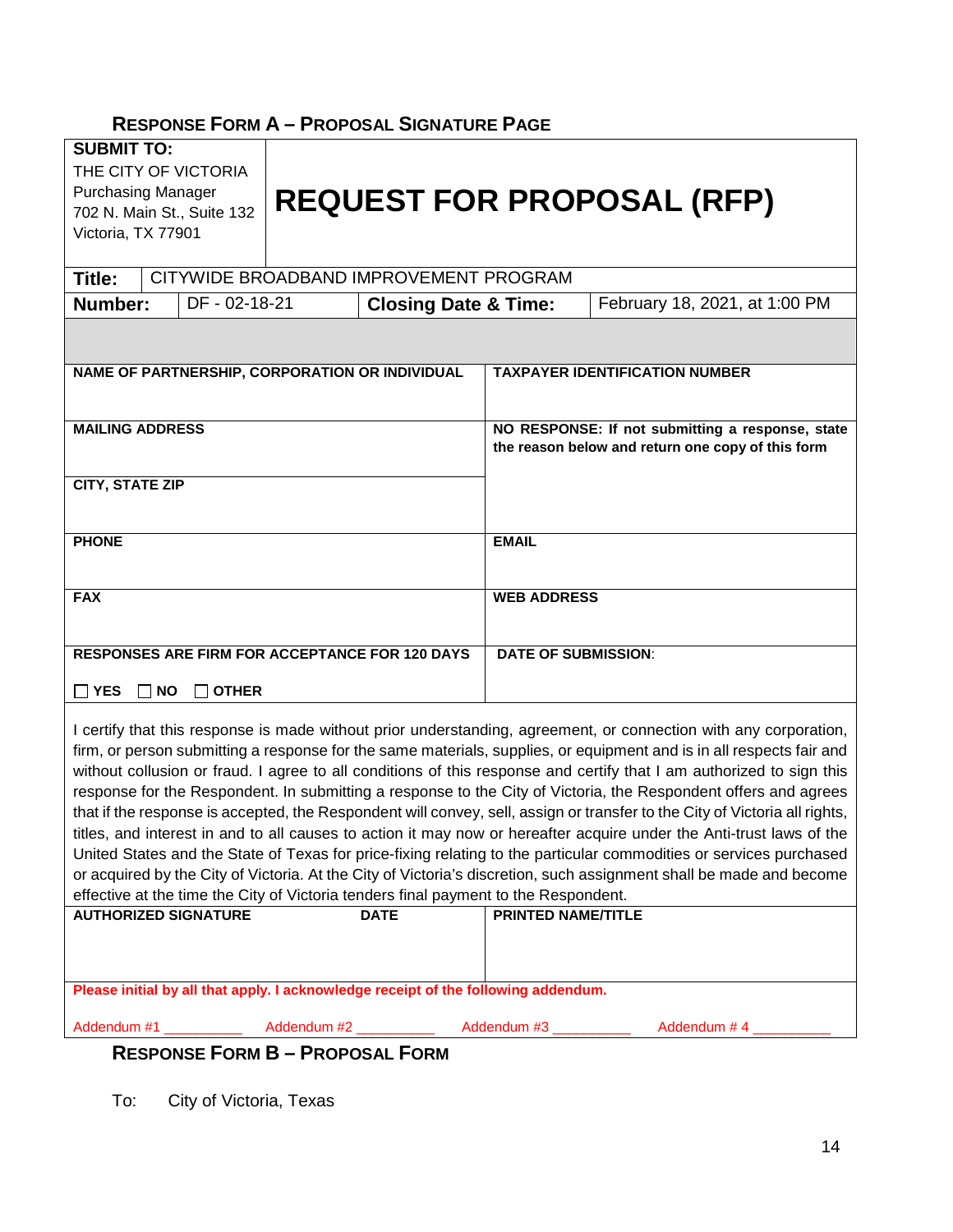702 N. Main St., Suite 132 Victoria, Texas 77901

Project: Citywide Broadband Improvement Program

RFP No.: DF-02-18-21

Respondent:

(Print or type full name of proprietorship, partnership, corporation, or joint venture)

# <span id="page-14-0"></span>**1.1 PROPOSAL**

A. Total Proposal Price: The undersigned Respondent proposes and agrees, if this proposal is accepted, to enter into an Agreement with the City of Victoria, Texas, in the form included in the Response Documents to provide goods/services as specified or indicated in the Response Documents for the Contract Amount indicated in this Proposal or as modified by amendment.

B. Period for Proposal Acceptance: Respondent accepts all of the terms and conditions of the Request for Proposals and Instructions to Respondents. This offer shall remain open to acceptance and is irrevocable for 120 days after Proposal Date (closing). That period may be extended by mutual written agreement of the City of Victoria and Respondent.

C. Addenda: Respondent hereby acknowledges it has received, examined, and carefully studied all Addenda and all Addenda have been considered and all related costs are included in the Total Proposal Price.

# <span id="page-14-1"></span>**2.1 RESPONDENT REPRESENTATIONS**

A. Respondent is familiar with and is satisfied as to all federal, state, and local laws and regulations that may affect cost, progress, performance, and furnishing of the goods/services.

B. The Response Documents are generally sufficient to indicate and convey an understanding of all terms and conditions for performing and furnishing the goods/services for which this Proposal is submitted.

C. Laws to be Observed: In the performance of the Contract, the Contractor must comply with all applicable federal, state, and local laws, ordinances, and regulations, including but not limited to laws concerned with labor, safety, minimum wages, and the environment. The Contractor will become familiar with and shall at all times observe and comply with all federal, state, and local laws, ordinances and regulations which in any manner affect the conduct of the work, and SHALL INDEMNIFY AND SAVE HARMLESS THE CITY OF VICTORIA, AND ITS REPRESENTATIVES AGAINST ANY CLAIM ARISING FROM VIOLATION OF ANY SUCH LAW, ORDINANCE OR REGULATION BY HIMSELF OR BY HIS AGENT OR BY HIS EMPLOYEES.

D. Review by the City of Victoria: The City of Victoria and authorized representatives, agents, and employees of the City of Victoria shall at all times have access to and be permitted to observe and review all work, materials, equipment, payrolls, personnel records, employment conditions,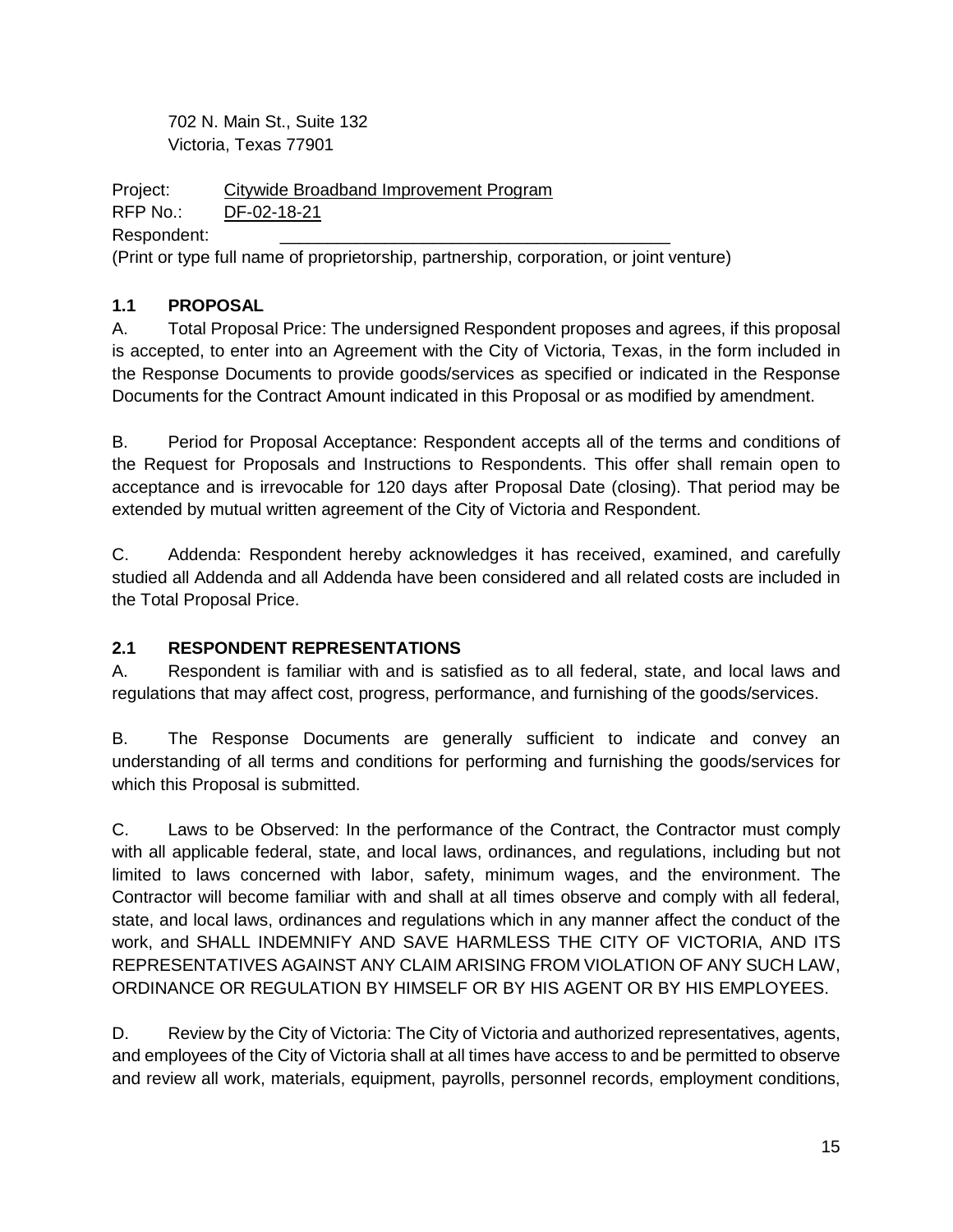material invoices, books and accounting records, subcontracts, Agreements, and all other relevant data, documents and records pertaining to this Contract.

E. Respondent will submit written evidence of its authority to do business in the state where the Project is located with its Proposal.

F. Respondent further represents that this Proposal is genuine and not made in the interest of or on behalf of any undisclosed individual or entity and is not submitted in conformity with any agreement or rules of any group, association, organization or corporation; Respondent has not directly or indirectly induced or solicited any other Respondent to submit a false or sham Proposal; Respondent has not solicited or induced any individual or entity to refrain from submitting a Proposal, and Respondent has not sought by collusion to obtain for itself any advantage over any other Respondent or the City of Victoria.

| <b>SELECTION CRITERIA</b>                  | <b>WEIGHTED VALUE</b> |
|--------------------------------------------|-----------------------|
| Previous Experience                        | 35%                   |
| Comprehensiveness of Proposed Project      | 20%                   |
| Reputation, Stability, and References      | 15%                   |
| Process of Planning and Project Management | 15%                   |
| Discussion of Proposed Project Cost        | 15%                   |
|                                            |                       |
| Total                                      | 100%                  |

#### <span id="page-15-0"></span>**3.1 EVALUATION CRITERIA**

#### <span id="page-15-1"></span>**4.1 SIGNATURES:**

By signing this Document, I agree that I have received and reviewed all Response Documents, Requirements/Specifications, and Addenda and considered all costs associated with the Response Documents, Requirements/Specifications, and Addenda in calculating the Total Proposal Price.

Respondent:

(Print or type full name of your proprietorship, partnership, corporation, or joint venture\*)

\*If Proposal is a joint venture, add additional Proposal Form signature sheets for each member of the joint venture.

By: \_\_\_\_\_\_\_\_\_\_\_\_\_\_\_\_\_\_\_\_\_\_\_\_\_\_\_\_\_\_\_\_\_\_\_\_ Date\_\_\_\_\_\_\_\_\_\_\_\_\_\_\_\_\_\_\_\_\_\_\_

Name: \_\_\_\_\_\_\_\_\_\_\_\_\_\_\_\_\_\_\_\_\_\_\_\_\_\_\_\_\_\_\_\_\_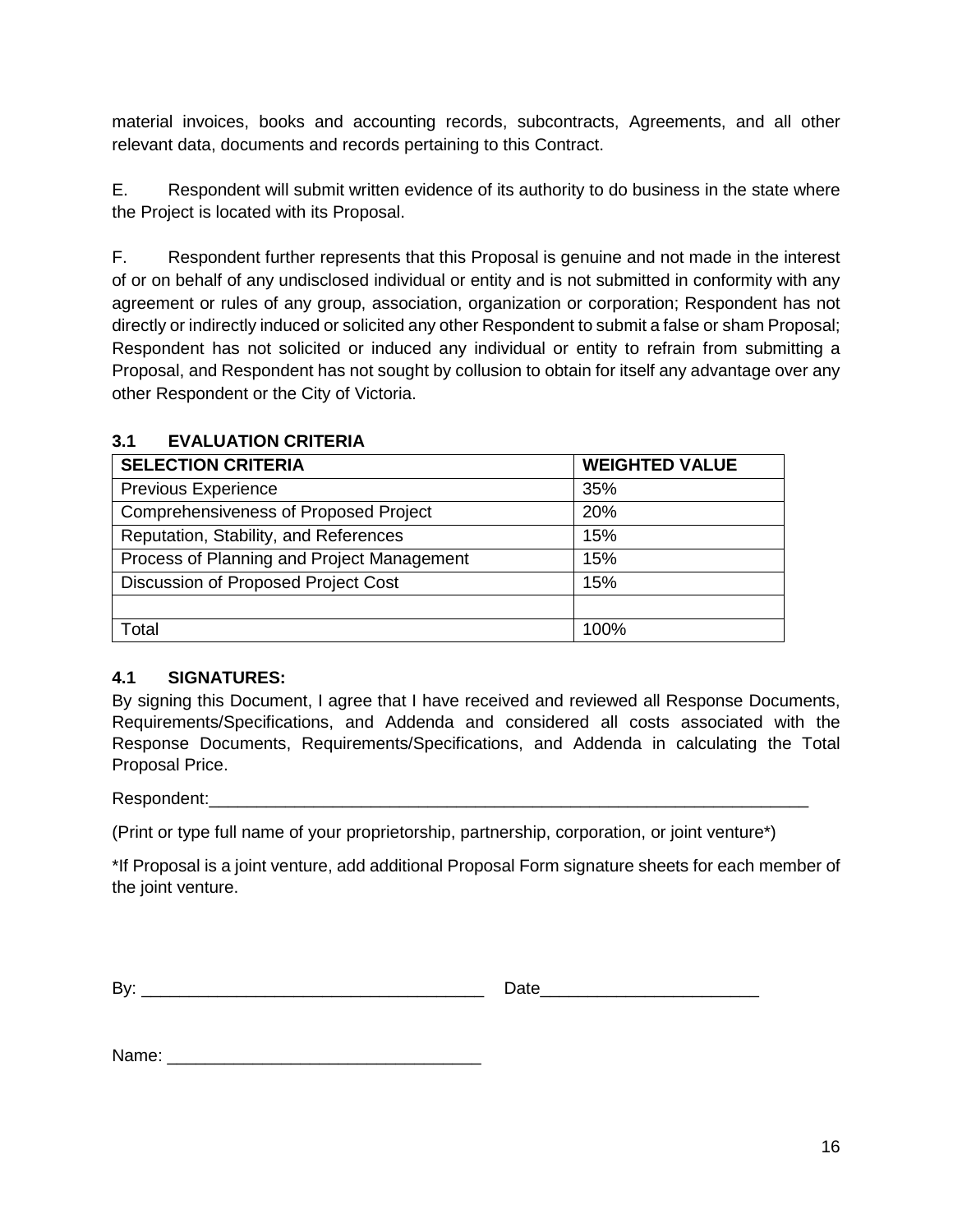| Fax: |  |
|------|--|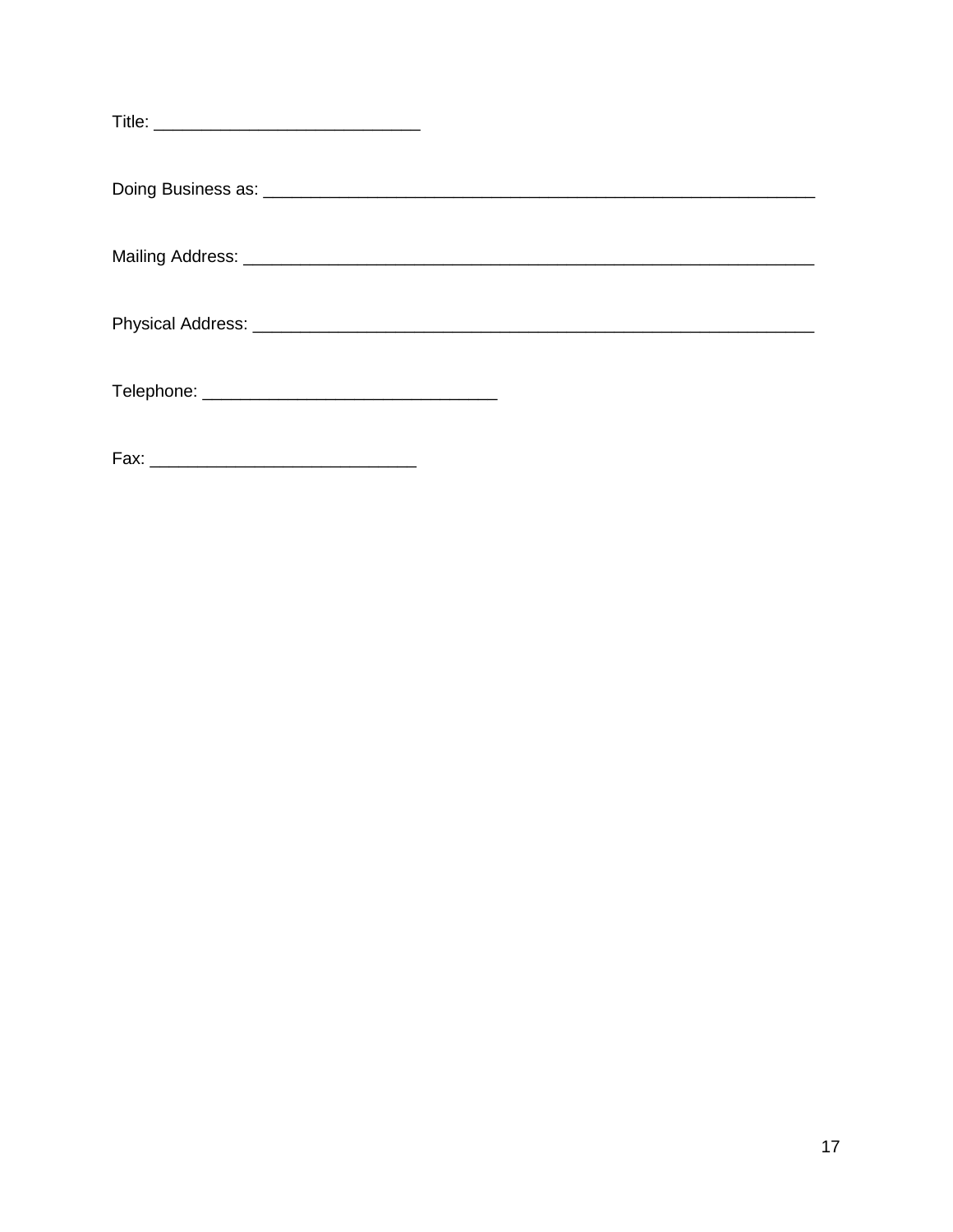#### <span id="page-17-0"></span>**5.1 CERTIFICATION OF PROPOSAL**

The undersigned affirms that they are duly authorized to execute this Proposal, that this Proposal has not been prepared in collusion with any other Respondent, and that the contents of this Proposal have not been communicated to any other Respondent before the official opening of this Proposal. Additionally, the undersigned affirms that the Respondent is willing to sign the attached Agreement (if applicable). Further, Respondent certifies that the only person or parties interested in this offer as principals are those named herein. Respondent has not directly or indirectly entered into any agreement, participated in any collusion, or otherwise taken any action in restraint of free competitive proposing.

|                                                                                                                                           | <u> 1980 - Andrea Andrew Maria (h. 1980).</u> |
|-------------------------------------------------------------------------------------------------------------------------------------------|-----------------------------------------------|
|                                                                                                                                           |                                               |
|                                                                                                                                           |                                               |
| Company Name:                                                                                                                             |                                               |
| Phone No.:                                                                                                                                |                                               |
| Fax No.:<br><u> 2008 - Jan James James Barnett, amerikansk politik (d. 1888)</u>                                                          |                                               |
| Email:<br><u> 1980 - Johann John Stone, mars eta biztanleria (h. 1980).</u>                                                               |                                               |
| Address                                                                                                                                   |                                               |
| P.O. Box or Street:                                                                                                                       |                                               |
| City, State Zip:<br><u> 1989 - Johann Harry Harry Harry Harry Harry Harry Harry Harry Harry Harry Harry Harry Harry Harry Harry Harry</u> |                                               |
|                                                                                                                                           |                                               |
| Remit to Address:                                                                                                                         |                                               |
|                                                                                                                                           |                                               |
|                                                                                                                                           |                                               |
|                                                                                                                                           |                                               |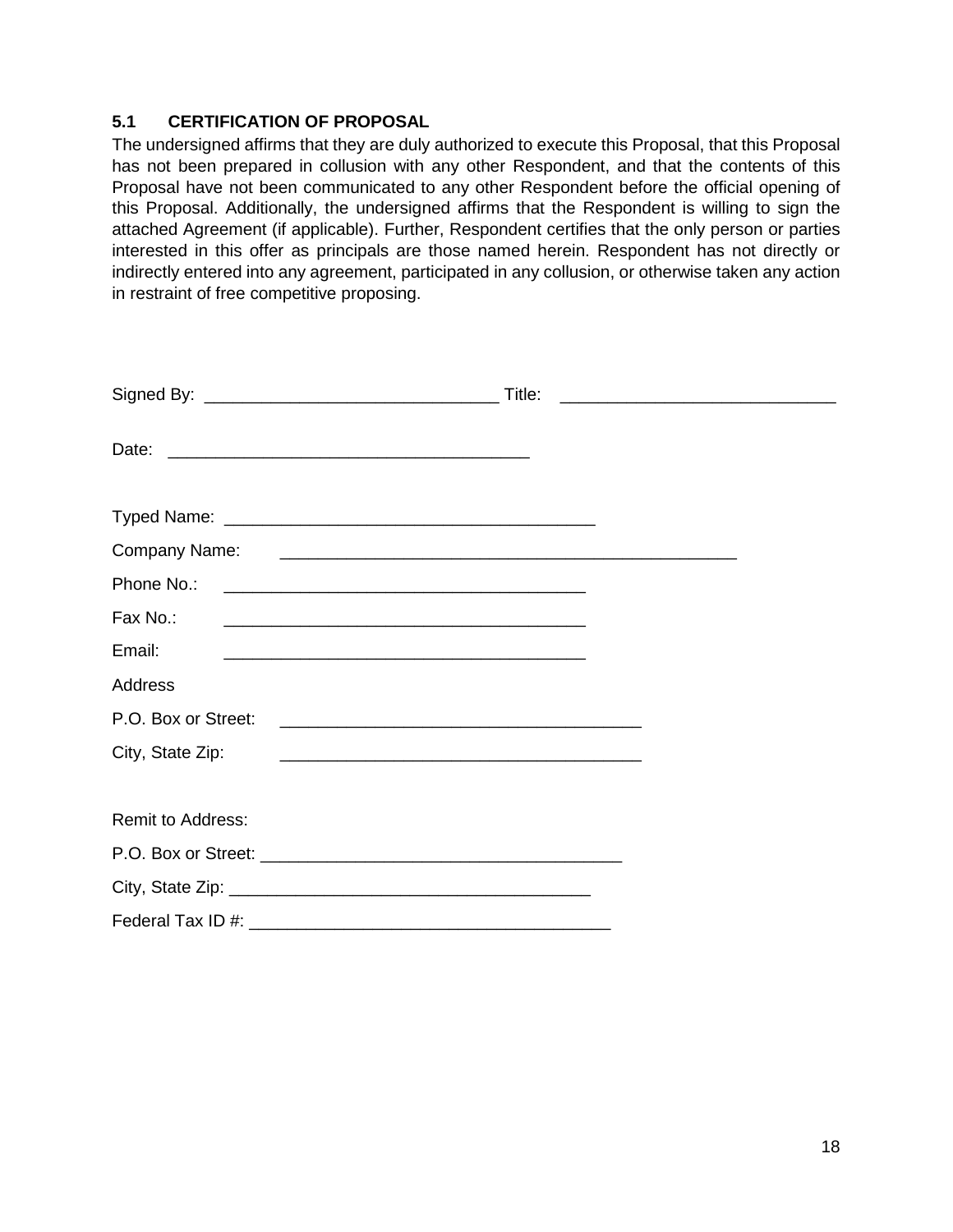# <span id="page-18-0"></span>**PART III – ATTACHMENTS**

# <span id="page-18-1"></span>**ATTACHMENT A – SCOPE OF WORK**

The City of Victoria is seeking proposals from qualified firms to conduct an evaluation of existing infrastructure and capacity for connectivity, an enhanced network feasibility analysis, and short and long-term implementation strategies for an improved broadband network in Victoria and the surrounding Golden Crescent Region.

The City has identified key governmental, medical, economic development, and educational institutions that provide essential services to the residents, businesses, and guests of Victoria. All aspects of this project will incorporate the needs, goals, and plans of these entities.

#### <span id="page-18-2"></span>**PHASE 1 – EXISTING CAPACITY FOR CONNECTIVITY**

Within Victoria County, there are 11 known providers of internet service as of July 31, 2020, many of which are active within the city limits. However, approximately 29% of the population is currently without a subscription to the internet.

This phase of the project will identify those areas for which there is a lack of *access* and those for which there is a lack of *adoption*. During this phase, there will also be an assessment of existing infrastructure, including but not limited to fiber and cellular installations.

The assessment of existing capacity for connectivity should encompass the needs of the region and compatible infrastructure with nearby communities and/or organizations.

The City of Victoria has secured a partnership with Connected Nation that may be used by the Respondent, as appropriate, including in preparation of this proposal. Prior to the execution of an agreement between the Respondent and the City, the use of Connected Nation or any other contracted partner of the City will be at the expense of the Respondent.

Key goals of this phase are:

- To develop a complete picture of the population and their internet usage needs through demand analysis
- To identify disparities within the population that contribute to lack of connectivity
- To evaluate existing infrastructure for usefulness and longevity

# <span id="page-18-3"></span>**PHASE 2 – ENHANCED NETWORK FEASIBILITY**

Building upon the work of Phase 1, this portion of the project seeks to answer the question of what may be possible and when. This phase should include, at a minimum:

- A detailed project timeline
- An assessment of regulatory and geographic barriers for network development
- An assessment of the feasibility of utilizing the latest technological advancement, including the latest wireline and wireless technologies.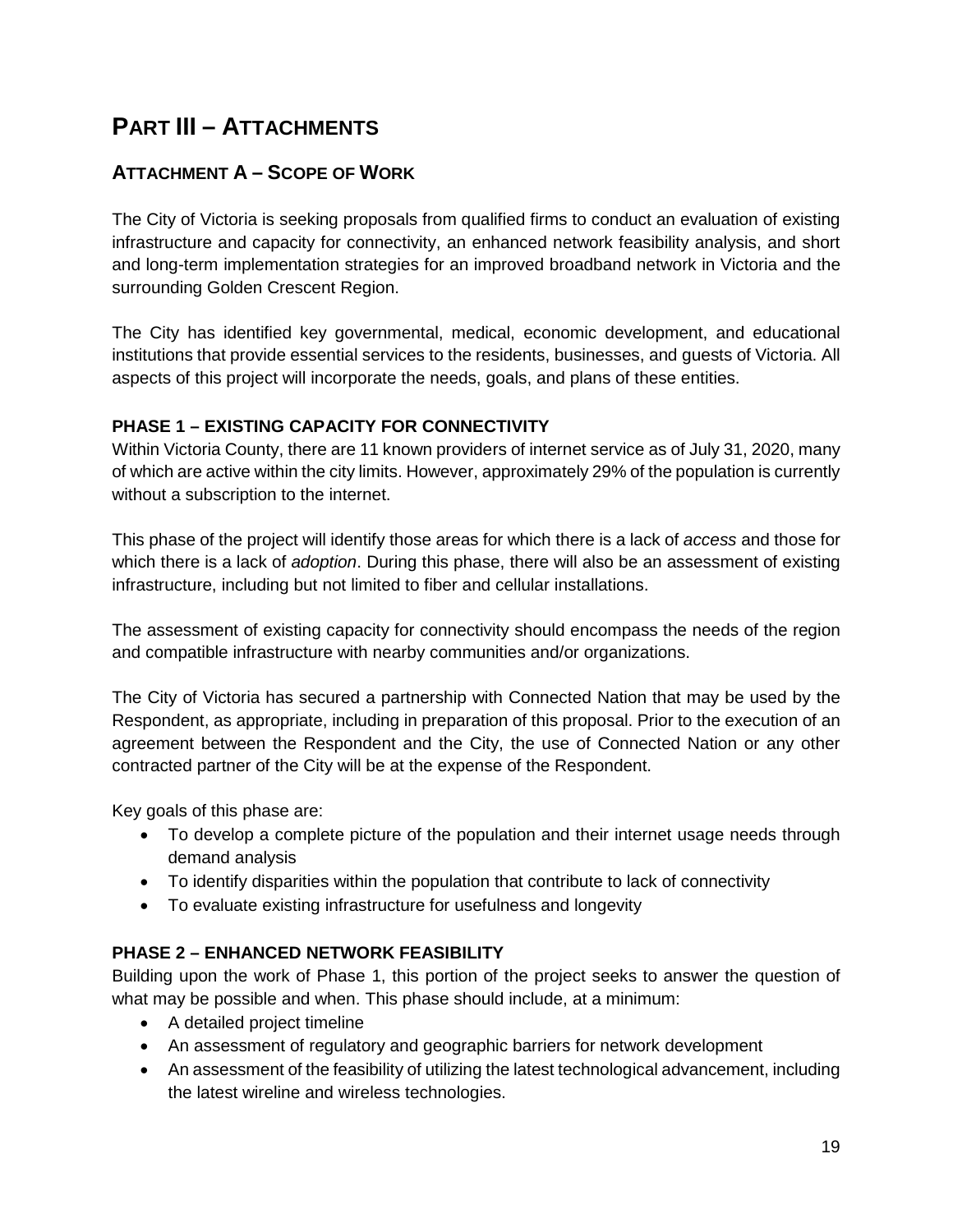- o Respondents should provide justification for recommended technologies, including but not limited to 5G, fiber to the home, and other emerging technologies.
- o Minimum standards for broadband connectivity (25 mb/s download & 3mb/s upload) must be met, but preference will be given to those that exceed this dated standard.
- Identification of technologies that will promote or improve
	- o residential service quality
	- o retail and industrial development,
	- o equity in education, and
	- o advancement of telehealth
- Development of a phased network architecture plan, potentially including
	- o installation and the associated costs of publicly available Wi-Fi in Downtown Victoria, the park system, the public transit system, and other high-traffic areas
	- $\circ$  incorporation of lifeline packages for medical purposes either through associated internet providers or through available open access networks, as applicable,
	- o open-access networks for governmental, educational, and medical use
	- o expandable public safety communications technologies that may be adopted throughout the region, including interoperability with FirstNet
- Engagement of potential service providers who may make use of the improved network to increase competition among services and affordability for customers
- Identification of potential customers, and
- Development of cost structures for customers

There are many scenarios for which the City would seek to ensure sufficient speeds to accommodate the required bandwidth for the activity. Those include, but are not limited to:

- Multiple students participating in an online classroom
- High resolution video calls for telehealth consultations
- Business collaboration with remote workers and other satellite locations

Those Respondents that demonstrate creativity and innovation in proposed solutions geared toward Smart City development and anticipated future needs will be ranked higher by the evaluation committee.

#### <span id="page-19-0"></span>**PHASE 3 – IMPLEMENTATION STRATEGY FOR AN ENHANCED NETWORK**

After identifying the needs of the community and crafting feasible solutions, this phase should result in the development of functional short and long-term business plans for the construction and development of an improved broadband network in Victoria and the surrounding Golden Crescent Region.

This business plan should include all reasonable funding opportunities and identify anticipated opportunities for revenue, including but not limited to the potential for profit sharing between the development partner(s) and the City of Victoria.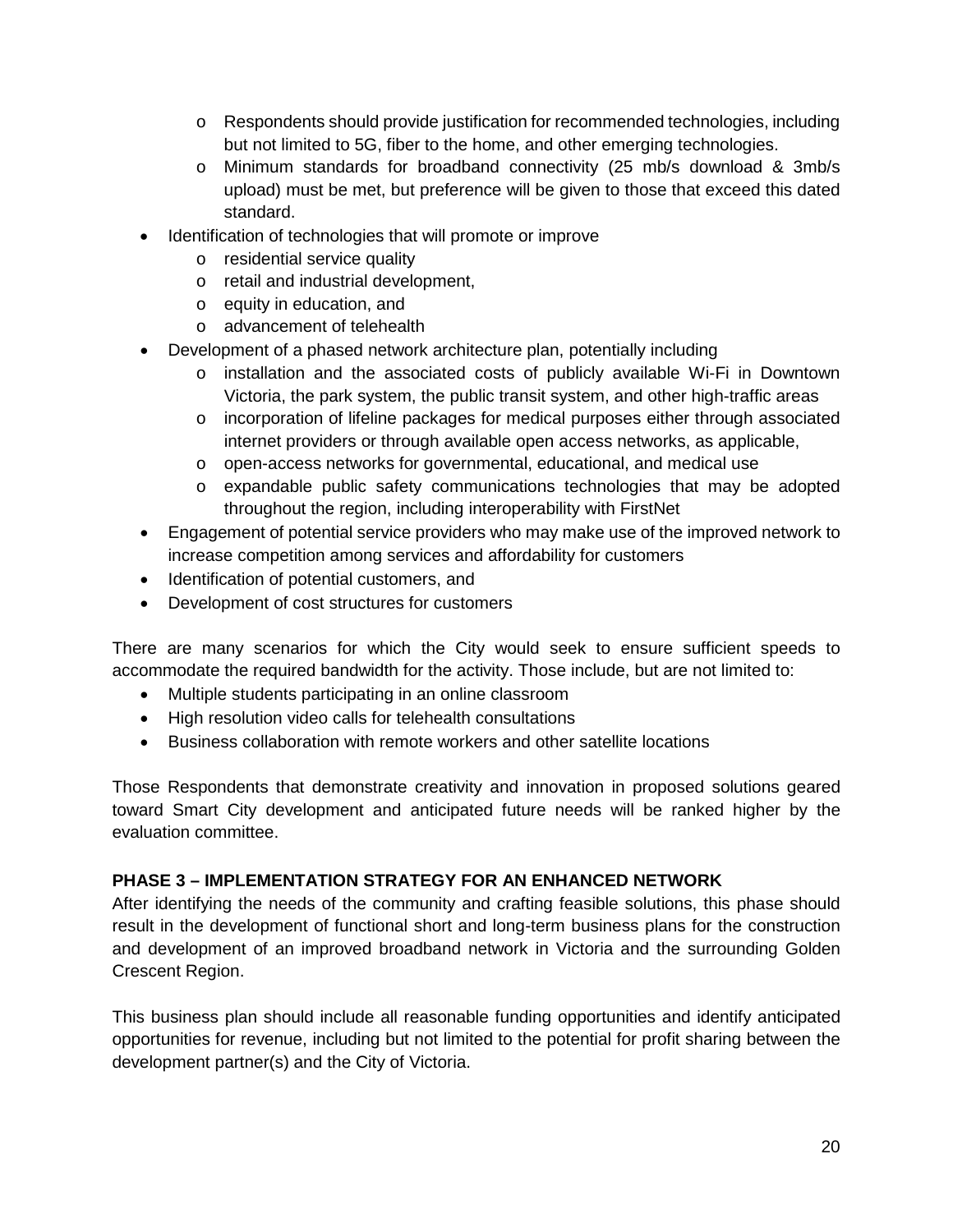This business plan should also clearly delineate the roles and responsibilities of the City and its development partner(s). These components may include design, procurement, construction, administration, maintenance, and upgrades, among other things. Respondents are encouraged to include a digital literacy component and any other proposed solutions to the lack of *adoption* in Victoria.

Finally, preference will be given to Respondents who can demonstrate an ability to go beyond the business plan and assist the City of Victoria with the construction and activation of the improved broadband network.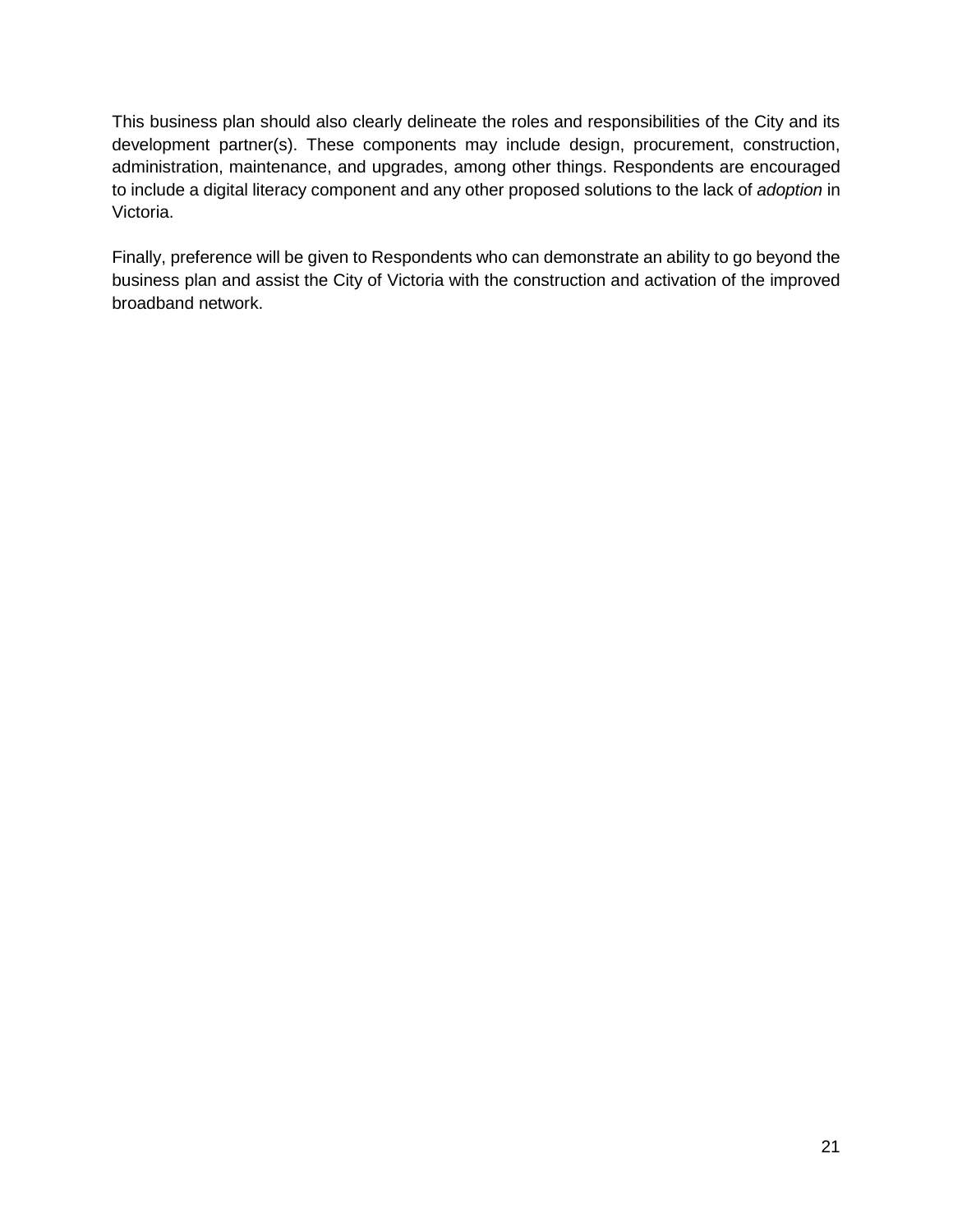# <span id="page-21-0"></span>**ATTACHMENT B – GENERAL TERMS AND CONDITIONS**

**AGREEMENT:** This set of Terms and Conditions is incorporated into an Agreement between the City of Victoria, Texas and \_\_\_\_\_\_\_\_\_\_\_\_\_\_\_\_\_\_\_\_\_\_\_\_\_ (hereafter Development Partner), in its entirety and, upon execution of the Agreement by both Parties, constitutes a portion of the Parties' Agreement. No change, modification, or revision to the Agreement shall be binding unless made in writing and signed by the Parties.

**DEFINED TERMS:** Where utilized in this Request for Proposals, requirements/specifications, or elsewhere, the following defined terms shall have the meaning assigned to them:

- 1. "Agreement" means the contract between the City and the Development Partner.
- 2. "Contract Documents" means the Agreement, its terms and conditions, the technical specifications, requirements, specifications, drawings, addendum, and amendments, all of which comprise the full agreement of the Parties.

**ACCEPTANCE:** Acceptance of this Agreement shall be deemed effective upon execution of this Agreement by both Parties.

**COMPLETION:** TIME IS OF THE ESSENCE IN THE PERFORMANCE OF THIS AGREEMENT. If Development Partner fails to effect delivery or performance of the associated services required by City in accordance with the project schedule, delivery schedule, or other time requirements as communicated to Development Partner in the Agreement or its attachments, in addition to its other rights and remedies hereunder, City shall have the right to terminate this Agreement by notice effective when received by Development Partner or after the expiration of five days from the date of mailing of such notice, whichever occurs first. Such termination shall be effective as to goods not yet received by City or services not yet rendered, regardless of their transit status. Thereafter, City shall have the right to purchase substitute goods or services elsewhere and charge Development Partner with any or all losses, costs and expenses, including, but not limited to actual, consequential and incidental damages, reasonable attorneys' fees, and engineering or consulting fees incurred by City by reason of such delay or termination.

**PRICES:** Development Partner warrants that the prices shown hereunder are the prices quoted to City at the time of the Agreement and include all costs incurred by Development Partner for shipment of all goods included in this Agreement. In the event of any price reduction between execution of the Agreement and delivery of the goods, City shall be entitled to such reduction.

**INSPECTION:** City shall have a reasonable time after delivery or performance to inspect the items delivered or the services performed. All such items or services must conform to the specifications, instructions, drawings and data set forth on the face hereof. City may reject and refuse acceptance of any items or services which do not so conform. City shall notify Development Partner of such rejection by either notice in writing and by the return to Development Partner of the rejected items at Development Partner's expense and risk.

**REJECTION OF MATERIALS AND WORKMANSHIP:** City shall have the right to reject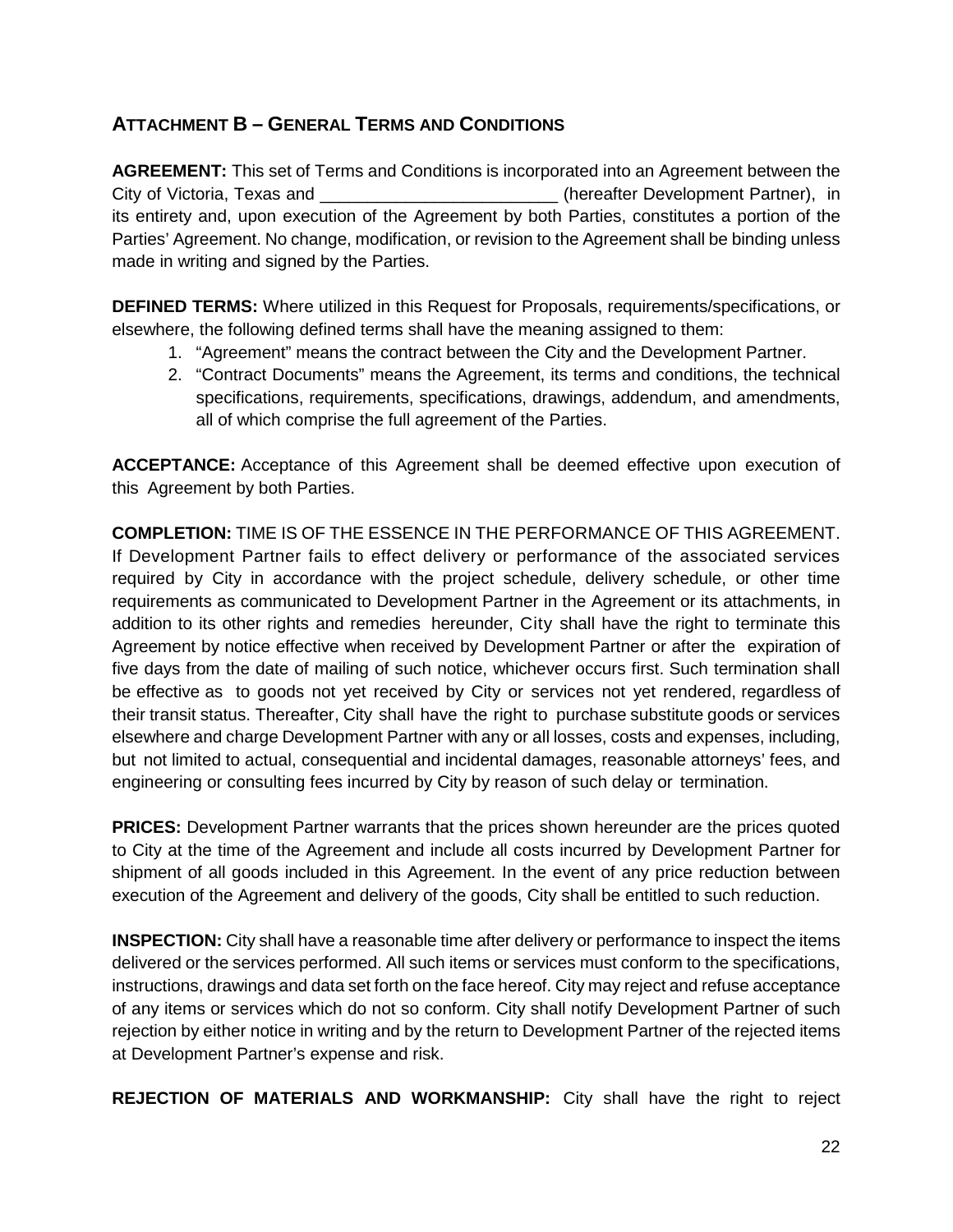furnished materials and workmanship which are defective or otherwise fail to meet the requirements/specifications included in the Agreement, including specifications, the drawings, and all other documents (the "Contract Documents") and require their correction. Rejected goods shall be satisfactorily replaced with proper materials without charge to City, and Development Partner shall promptly segregate and remove rejected materials from the Project site or point designated. If Development Partner does not correct defective workmanship or replace the rejected materials within a reasonable time, City may do so and charge all costs, damages, fees, and expenses to Development Partner including, without limitation actual, consequential and incidental damages.

**SHOP DRAWINGS, SUBMITTALS, QUALITY OF GOODS**: Development Partner shall confirm that all materials are in strict accordance with the Contract Documents or requirements published by City. Where required, prior to shipment and/or installation, Development Partner shall provide shop drawings or submittals sufficient to demonstrate compliance with this Agreement and the Contract Documents for City's review and approval. All goods and work of Development Partner shall conform to all applicable express and implied warranties and be of a good and workmanlike manner. A failure of City during the progress of the work to discover or reject materials not in accordance with the Contract Documents shall not be deemed an acceptance thereof or a waiver of defects therein. No payment, use of goods provided by Development Partner, or occupancy of the Project site by City shall be construed as an acceptance of materials which are not strictly in accordance with the Contract Documents.

**RESPONSIBILITY FOR COMPLETION:** Development Partner represents that it has examined the requirements/specifications, schedule, plans, drawings, and other documentation in the Contract Documents which Development Partner acknowledges are full and complete and are sufficient to enable Development Partner to determine the cost of the materials and has fully acquainted itself with all conditions relevant to the work and materials on the Project site and assumes the risk of any variance between the actual conditions and those set out in Contract Documents. Any failure by City at any time, or from time to time, to enforce or require the strict keeping and performance of any of the terms or conditions of this Agreement shall not constitute a waiver of such terms or conditions and shall not affect or impair such terms or conditions in any way, or the right of City at any time to avail itself of such remedies, as it may have for any breach or breaches of such terms or conditions.

**WARRANTIES / GUARANTEES:** Development Partner expressly warrants that the items and services covered hereunder shall be free of defects in workmanship and shall strictly conform to applicable specifications, instructions, drawings, etc. These warranties shall be in addition to all warranties, express, implied or statutory. All warranties shall run to City, its customers and subsequent owners of items or services covered hereunder.

**INDEMNIFICATION:** TO THE FULLEST EXTENT PERMITTED BY LAW, DEVELOPMENT PARTNER SHALL INDEMNIFY, DEFEND AND HOLD HARMLESS THE CITY OF VICTORIA AND ITS OFFICERS, DIRECTORS, AGENTS, REPRESENTATIVES, EMPLOYEES FROM AND AGAINST ALL CLAIMS, LOSSES, EXPENSES, COSTS, DEMANDS, SUITS, CAUSES OF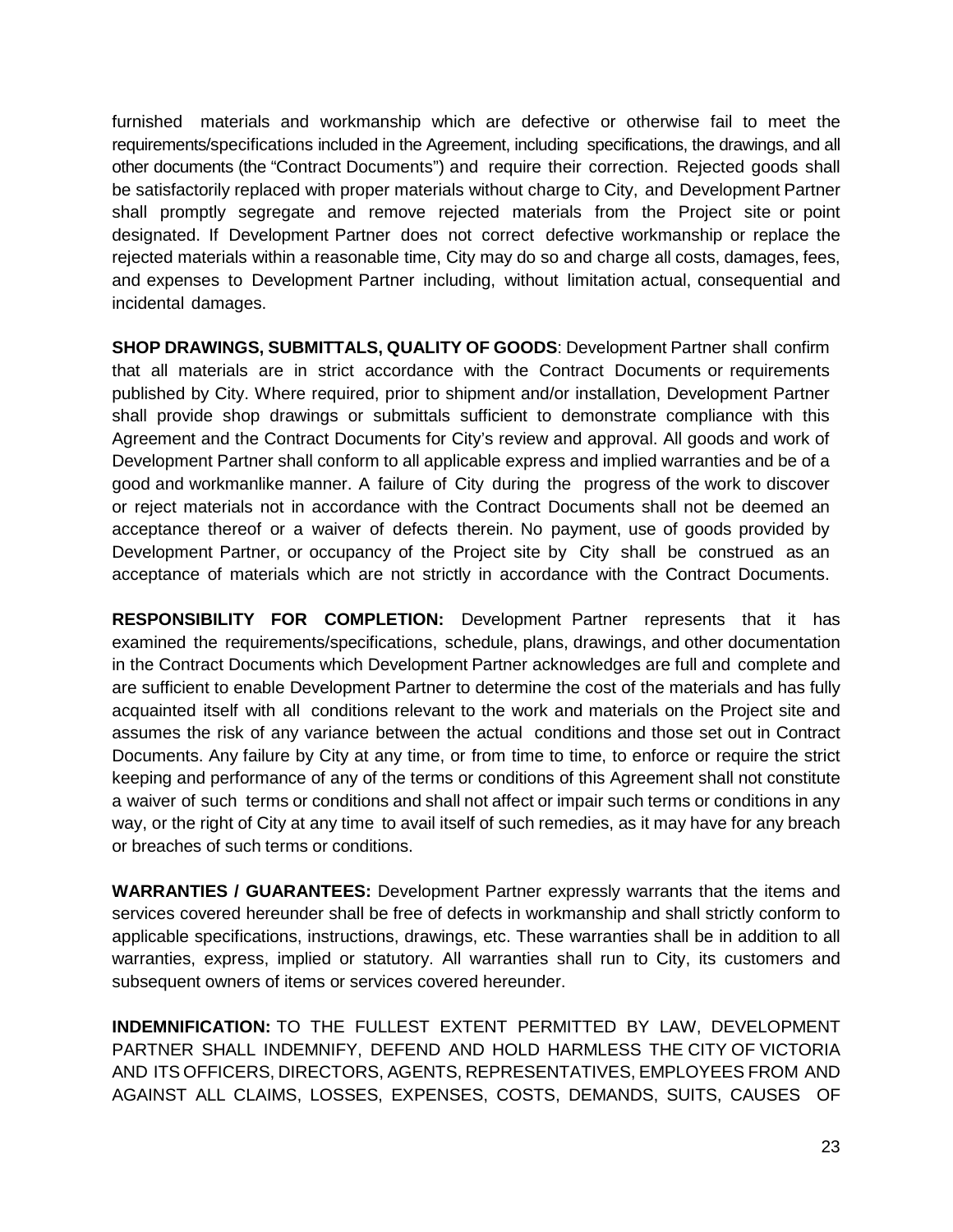ACTION, AND DAMAGES, INCLUDING WITHOUT LIMITATION, ATTORNEYS' FEES, ENGINEERING OR OTHER CONSULTANTS' FEES, OF ANY KINDS RESULTING FROM DEVELOPMENT PARTNER'S PERFORMANCE OR NONPERFORMANCE OF ITS OBLIGATIONS PURSUANT TO THIS AGREEMENT, FAILURE OF GOODS, OR ACTS RESULTING IN BODILY INJURY OR PROPERTY DAMAGE, BUT ONLY TO THE EXTENT OF THE NEGLIGENCE OR OTHER FAULT OF DEVELOPMENT PARTNER, ITS AGENTS, REPRESENTATIVES, EMPLOYEES OR SUBCONTRACTORS OF ANY TIER.

**NO DAMAGES FOR DELAY:** Development Partner shall have no right to claim any damages against City, including consequential or incidental damages, as a result of delay. Extension of time for Development Partner's performance is conditioned upon City's approval of an extension of time to the contract or delays claimed by Development Partner. Failure of Development Partner to make a claim promptly shall be deemed a waiver of the right to a claim for an extension of time for the particular cause.

**TERMINATION FOR CAUSE:** Prior to termination for cause, each party shall be required to give the other party prompt written notice upon learning of any breach or default under this Agreement. The defaulting party shall have twenty (20) business days from the date of receipt of the notice of default to provide a remedy acceptable to the other party. If the defaulting party fails to provide an acceptable remedy, then the contract may be terminated for cause.

**TERMINATION WITHOUT CAUSE:** Either party may terminate this Agreement at any time without cause upon thirty (30) business days advance written notice.

**TAXES:** The City of Victoria is exempted from all city, state, and federal excise taxes. DO NOT include tax on your invoice.

**INSURANCE:** In the event that Development Partner's performance hereunder requires or contemplates the performance of services by Development Partner's employees, or other persons under contract to Development Partner, whether such services are to be performed at the place of delivery of such goods or services, or elsewhere, Development Partner agrees that any such performance of services shall be done as an independent contractor and that the persons doing such work shall not be considered employees of City.

In such event, Development Partner at its sole expense, shall obtain and maintain (a) WORKERS' COMPENSATION, including Occupational Disease insurance, meeting the statutory requirements of the State in which work is to be performed together with a Broad Form Other States Endorsement and containing Employers' Liability insurance in an amount of at least \$1,000,000. (b) GENERAL LIABILITY insurance providing Premises-Operations, Elevators, Independent Contractors, Broad Form Property Damage, Contractual Liability, Products & Completed Operations coverages (which shall be maintained in force for a period of two years after substantial completion of the Project). (c) AUTOMOBILE LIABILITY on occurrence basis covering all Owned, Non-Owned and Hired Vehicles with a limit of \$1,000,000 Bodily Injury & Property Damage Combined Single Limit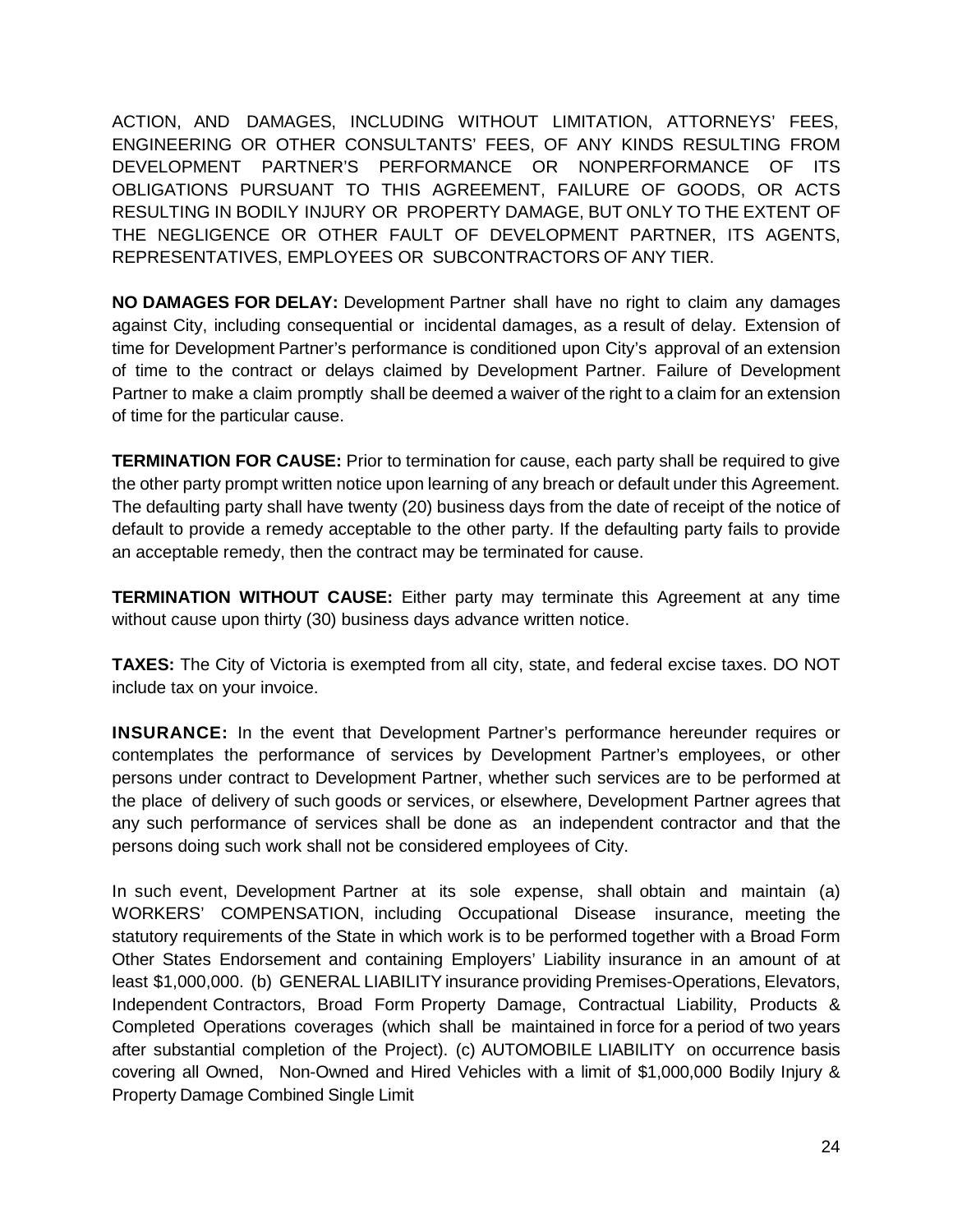Insurance shall be in at least the following minimum limits:

#### COMMERCIAL GENERAL LIABILITY:

Amounts of coverage shall be no less than:

- \$1,000,000 Per Occurrence
- **52,000,000 General Aggregate**
- \$2,000,000 Products/Completed Operations Aggregate
- **51,000,000 Personal and Advertising Injury**
- Designated Construction Project(s) General Aggregate Limit

#### BUSINESS AUTOMOBILE LIABILTY:

Amount of coverage shall be no less than:

**51,000,000 Per Accident** 

#### WORKERS' COMPENSATION:

Amounts of coverage shall be no less than:

- Statutory Limits
- **51,000,000 Each Accident and Disease**
- **Alternate Employer endorsement**
- **USL&H** must be provided where such exposure exists.

#### EXCESS LIABILITY:

Amounts of coverage shall be no less than:

 $\bullet$  \$1,000,000

Policy must include the City of Victoria as "Additional Insured" on all types of insurance (except Workers' Compensation), and must include the City of Victoria as "Waiver of Subrogation" on all types of insurance.

Development Partner shall furnish City with the policy endorsements and exclusions pages as well as a Certificate of Insurance or other satisfactory evidence that all insurance required by the Agreement has been obtained and paid for and will continue in full force and effect until the completion of the work.

The Development Partner shall provide a minimum of thirty (30) days' written notice to City in the event of cancellation. If Development Partner should contract out any of the work to a third party, Development Partner shall cause said third party to carry the insurance required by this Agreement and to furnish evidence of same.

**BONDS**: To the extent the services required of Development Partner pursuant to this Agreement have and agreed value in excess of \$100,000, Development Partner shall provide a performance bond pursuant to chapter 2253 of the Texas Government Code on a form acceptable to City. Said form shall be provided as an exhibit to this Agreement or provided to Development Partner for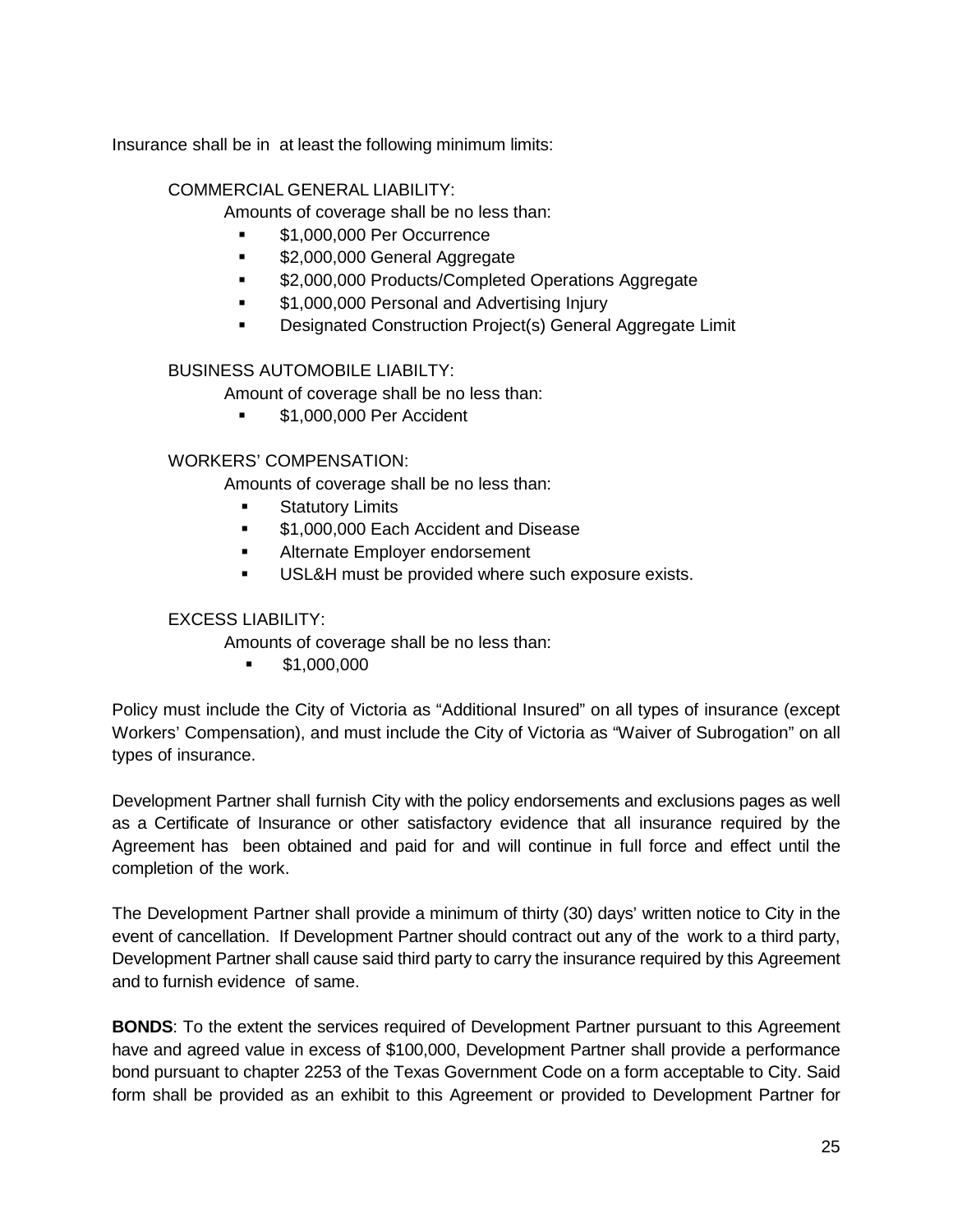presentment to a licensed corporate surety for provision of the required bond. Development Partner's provision of a required bond on a form other than that proscribed by City shall be rejected and may be grounds for termination of this Agreement by City.

To the extent the services required of Development Partner pursuant to this Agreement require construction with a value in excess of \$100,000, Development Partner shall provide a construction bond pursuant to chapter 2253 of the Texas Government Code on a form acceptable to the City. Said form shall be provided as an exhibit to this Agreement or provided to Development Partner for presentment to a licensed corporate surety for provision of the required bond. Development Partner's provision of a required bond on a form other than that proscribed by the City shall be rejected and may be grounds for termination of this Agreement by the City.

**PAYMENT:** Invoices will be paid according to agreed payment terms as reflected in the Agreement or within 30 days after receipt of the items or completion of required services. Payment for the goods delivered under this Agreement shall not be acceptance of such goods. Goods shall only be deemed accepted when they have actually been counted, inspected, and tested by City and found to be in conformance with this Agreement. However, failure to inspect or test by City shall not relieve Development Partner of any responsibility hereunder.

**REMEDIES:** The rights and remedies reserved to City herein, except where expressly stated to be exclusive, shall be cumulative and in addition to any other or further rights and remedies provided by law or equity. No waiver of any breach of these provisions shall be deemed to constitute a waiver of any other breach.

**ASSIGNMENT:** Neither this Agreement nor any right or obligations herein may be assigned by Development Partner nor may Development Partner delegate the performance of any of its duties hereunder without in either case City's prior written consent.

**FORCE MAJEURE:** Either party to this Agreement shall be free from liability for failing to perform hereunder if such failure is caused due to acts of God, labor difficulties, fires or other causes beyond the reasonable control of the affected party. In the event that Development Partner is unable to perform for such reasons beyond its reasonable control, City shall have the right to either continue the delivery dates until Development Partner is able to perform or terminate this Agreement.

**DISPUTE RESOLUTION:** In the event of disputes over price, quantity or quality, City shall have the right to audit Development Partner's records in order to resolve the dispute. Pending resolution of the dispute, amicably or otherwise, Development Partner shall proceed diligently with the performance of this Agreement as directed by City. The Agreement shall be governed by the laws of the State of Texas. In the event that a dispute arises between City and Development Partner, the parties agree that the exclusive venue to submit said disputes is the State District Courts of Victoria County, Texas for resolution.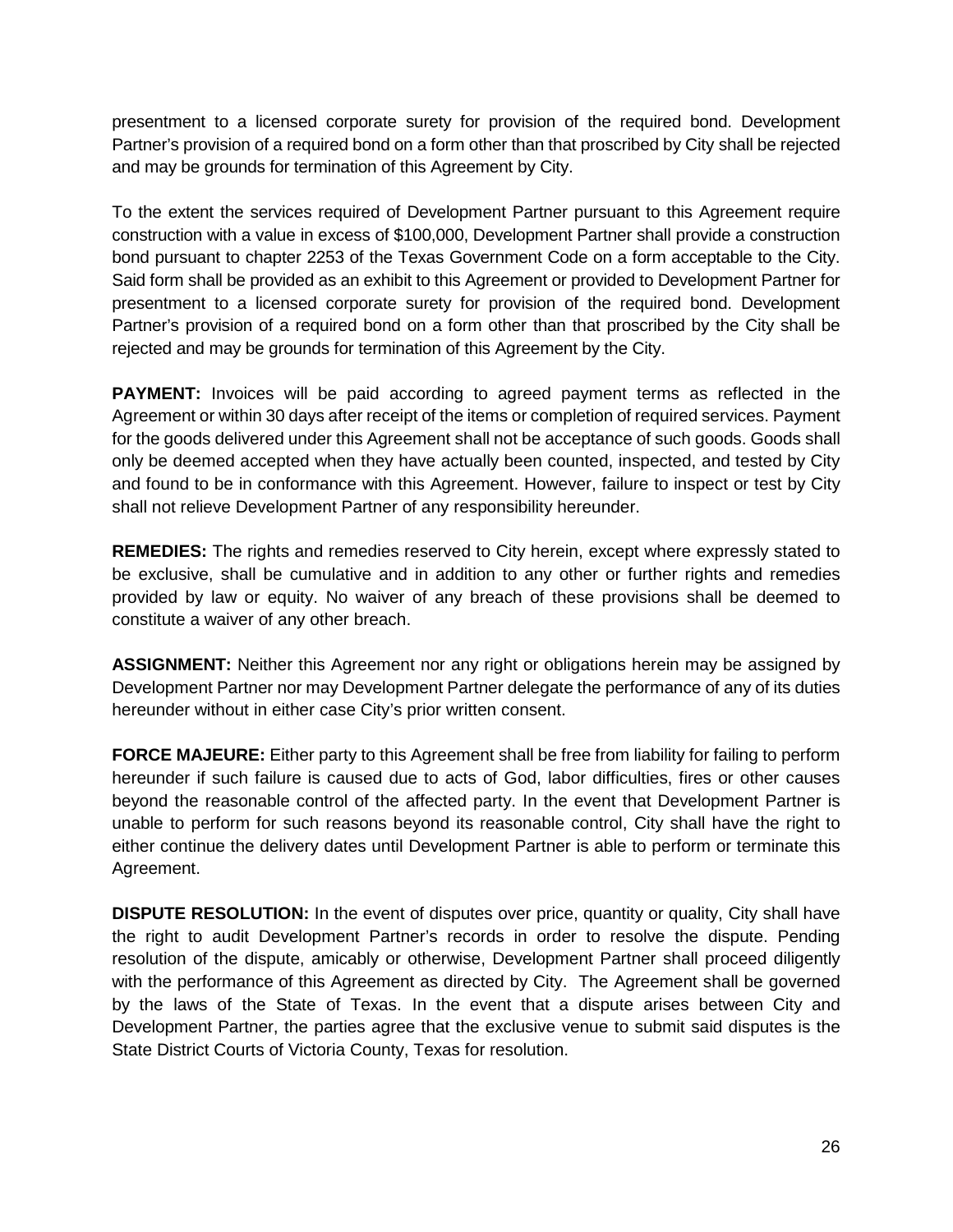City: The City of Victoria, Texas

# **Development Partner:**

| By:    |  |  |
|--------|--|--|
| Name:  |  |  |
| Title: |  |  |